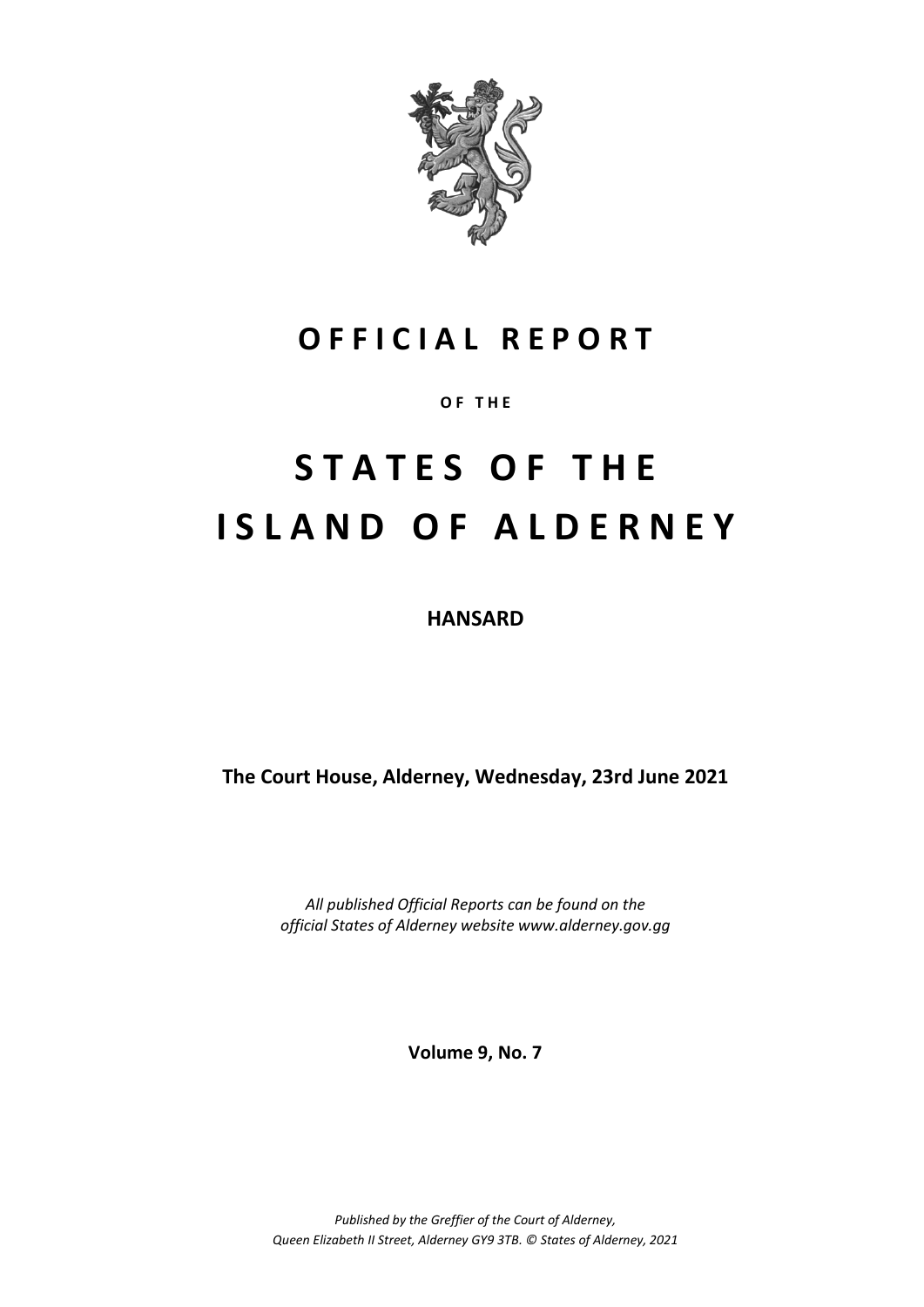#### **Present:**

#### **Mr William Tate, President**

#### **Members**

Mr Bill Abel Ms Annie Burgess Mr Ian Carter Mr Kevin Gentle Mr Christian Harris Mr Rhys Jenkins Mr Boyd Kelly Mr Graham McKinley, OBE Mr Steve Roberts Mr Alexander Snowdon

# **The Greffier of the Court**

Mr David Knight

# **Business transacted**

| I. Emergency Powers (Coronavirus) (General Provision) (Bailiwick of Guernsey) (No.6)        |
|---------------------------------------------------------------------------------------------|
| II. Emergency Powers (Coronavirus) (Vaccine) (Limitation of Liability) (No.6) (Bailiwick of |
|                                                                                             |
| IV. Registration of Buildings and Conservation Areas under the Building and Development     |
|                                                                                             |
|                                                                                             |
|                                                                                             |
|                                                                                             |
|                                                                                             |
|                                                                                             |
|                                                                                             |
|                                                                                             |
|                                                                                             |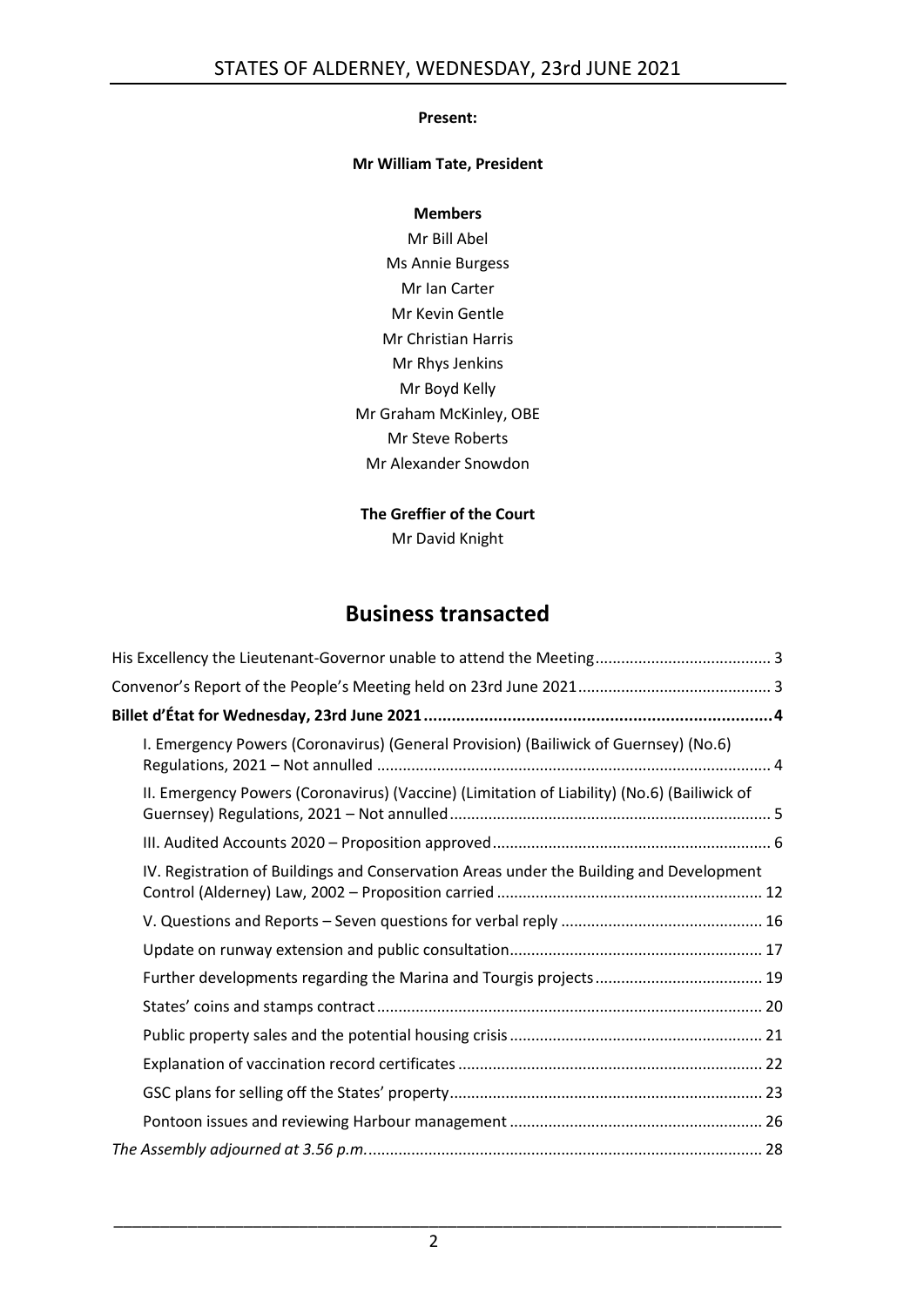# States of Alderney

*The States met at 2.30 p.m. in the presence of Lieutenant G T Workman RN (Rtd), a representative of His Excellency the Lieutenant-Governor of the Bailiwick of Guernsey*

[THE PRESIDENT *in the Chair*]

# **PRAYERS**

*The Greffier*

**ROLL CALL**

*The Greffier*

#### **His Excellency the Lieutenant-Governor unable to attend the Meeting**

<span id="page-2-0"></span>**The President:** Well, the keen-eyed amongst us will have noticed that sitting to my right is Mr Workman, who, as we all know, is His Excellency's representative in Alderney, so it will therefore come as no surprise if I tell you that, regrettably, His Excellency and Lady Corder have 5 not been able to arrive on the Island in time for this afternoon's Meeting.

Now, we have been nervously looking at the weather forecasts during the earlier part of this week, but we were supremely confident that with the weather forecast as it was they would have arrived on schedule at 1.20, but if we have learnt anything over the last year and a half, it is that things can change very quickly, and unfortunately they were advised that the aircraft was

10 required for another purpose, and as a consequence of which, it is now scheduled to leave at three, but that again is by no means clear. However, as we have an investiture at 5.30 this afternoon by His Excellency, then they are going to move heaven and earth to get him here in time for that.

So it is a great shame that he was not able to attend, but it is always a pleasure to see 15 Mr Workman.

#### **Convenor's Report of the People's Meeting held on 23rd June 2021**

<span id="page-2-1"></span>**The President:** So I think now, having given that explanation, we can move forward to the business of the day, and I think we can start, Mr Harris, because you were the Convenor of the People's Meeting, by telling us who was present at that meeting.

#### 20 **Mr Harris:** Thank you, sir, fellow Members.

The Convenor was myself. I was assisted by the Chief Executive and the Finance Manager. There were six States Members in attendance excluding the Convenor. The President himself was in attendance. There were five members of the public, four members of the press, and apologies were received from Ms Burgess, Mr Roberts and Mr Snowdon. Thank you.

25

**The President:** Thank you, Mr Harris.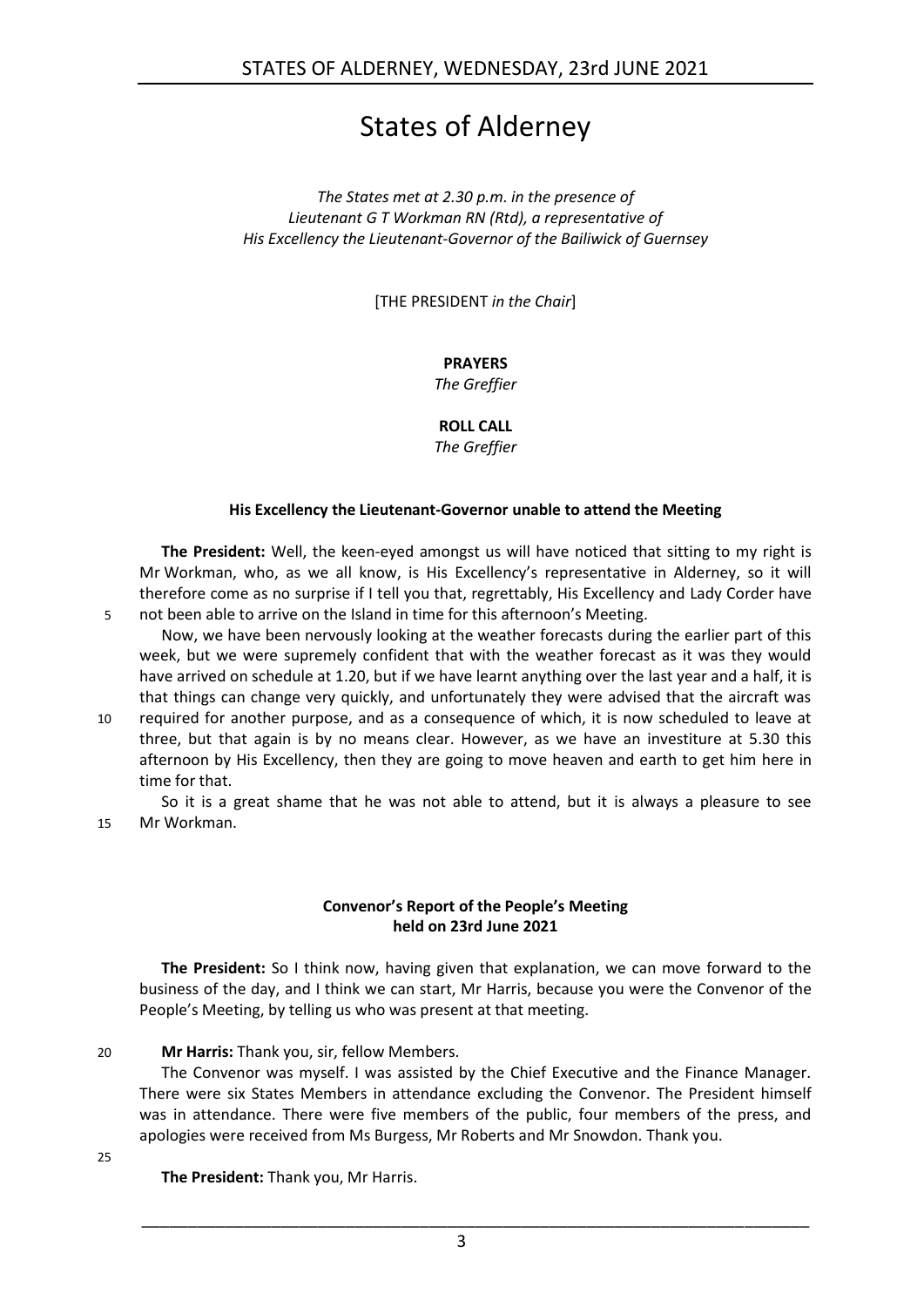# <span id="page-3-0"></span>Billet d'État for Wednesday, 23rd June 2021

#### **I. Emergency Powers (Coronavirus) (General Provision) (Bailiwick of Guernsey) (No.6) Regulations, 2021 – Not annulled**

<span id="page-3-1"></span>*Item I.*

*The States of Alderney is asked not to annul "The Emergency Powers (Coronavirus) (General Provision) (Bailiwick of Guernsey) (No.6) Regulations, 2021".*

**The President:** Mr Greffier, Item I, please.

**The Greffier:** Item I, sir, is the Emergency Powers (Coronavirus) (General Provision) (Bailiwick 30 of Guernsey) (No.6) Regulations, 2021. The States of Alderney is asked not to annul the Emergency Powers (Coronavirus) (General Provision) (Bailiwick of Guernsey) (No.6) Regulations, 2021. Proposed by Mr Abel, seconded by Mr Snowdon.

**The President:** Thank you very much indeed.

35 Mr Harris, did any member of the community want to speak about this Item?

**Mr Harris:** There was a question from a member of the public, and it was advised that testing facilities are in place at the Harbour and the Airport, as per the current requirements for testing on arrival from the UK.

40 Thank you.

**The President:** Thank you very much indeed. Mr Abel.

45 **Mr Abel:** Thank you, sir.

Mr President, colleagues, these Regulations are emergency Regulations made by the Civil Contingencies Authority under Part 3 of the Civil Contingencies (Bailiwick of Guernsey) Law, 2012. They are made on the occurrence of an emergency, within the meaning of the Law in the Bailiwick, arising from the urgent need to prevent, control and mitigate the spread of the virus

- 50 Severe Acute Respiratory Syndrome Coronavirus 2 and the disease caused thereby, COVID-19. These Regulations revoke and re-enact, with minor modifications, regulations previously made by the Civil Contingencies Authority in respect of the coronavirus pandemic and came into force on 21st May 2021 and shall have temporary effect only in accordance with the provisions of section 16 of the Law.
- 55 For Part I of these Regulations, screening, assessment and powers to detain, these regulations generally apply when access to the Bailiwick is restricted and isolation and testing is a requirement of persons travelling to the Bailiwick.

Regulation 4 gives effect to Schedule 2 as regards critical worker status, testing and isolation.

Regulation 5 gives effect to Schedule 2 with respect to Categories 2 and 3 countries and 60 regions in testing and isolation. This Part also provides that a person 12 years or over who chooses not to take the test on arrival will have to isolate for 21 days, or a person who does undergo these tests on arrival will have to self-isolate until receipt of a negative result for the day 13 test.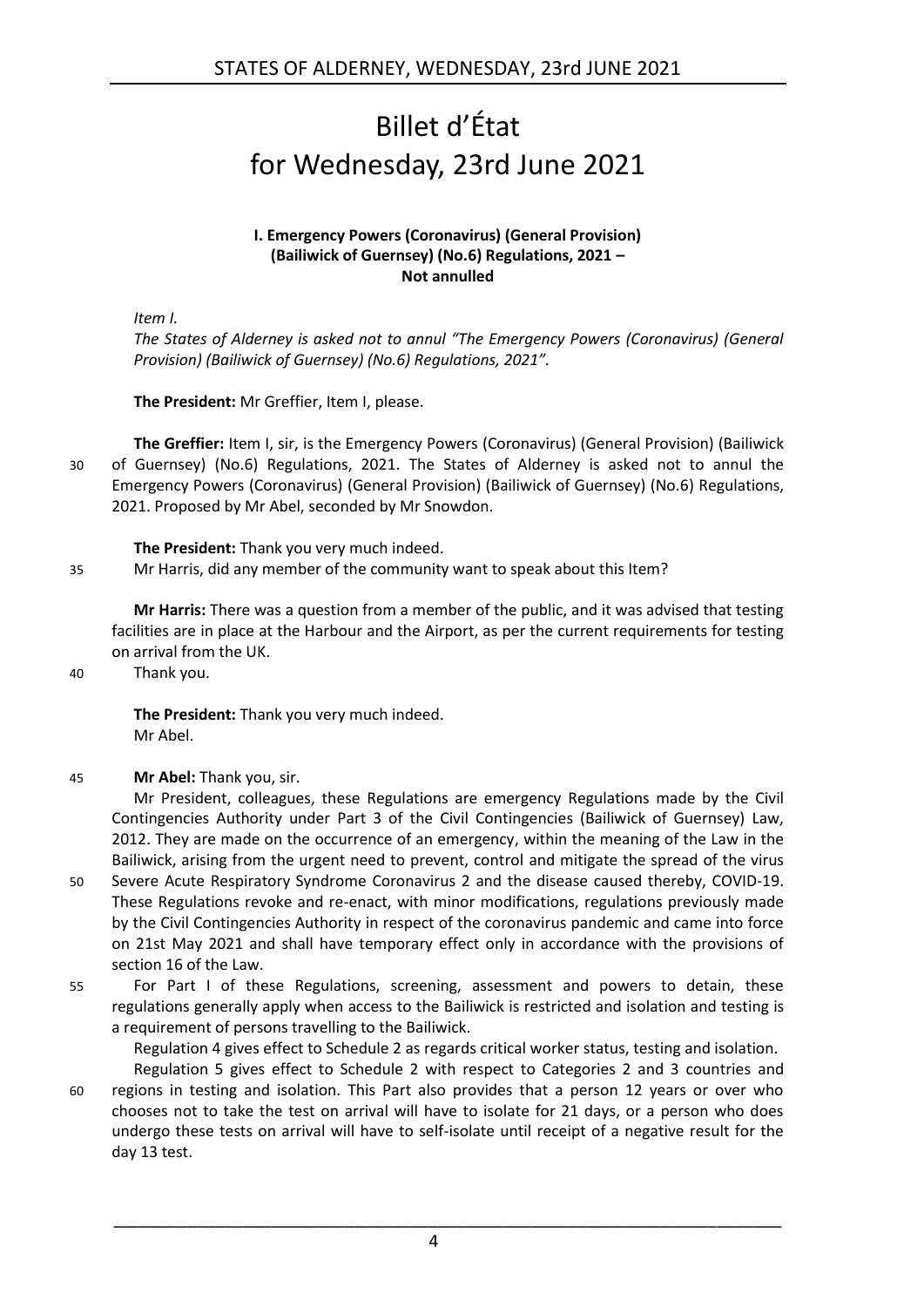Part II: 'Miscellaneous and final'. Regulation 18 sets out modifications to be made to the 65 mental health legislation and procedures for the Mental Health Review Tribunal.

Regulation 19 provides deemed variance for Employment Permits, and modifications to population management law.

For further details on these items, these are covered in the supporting documents forming part of the Billet and on the Government .gg website.

70 Mr President, I would like to propose that the States of Alderney is asked not to annul the Emergency Powers (Coronavirus) (General Provision) (Bailiwick of Guernsey) (No.6) Regulations, 2021.

Thank you.

75 **The President:** Thank you, Mr Abel. Mr Snowdon.

> **Mr Snowdon:** Happy to second, sir, and reserve my right to speak, if that is okay. Thank you.

80

**The President:** Yes, thank you. Would anybody like to speak on this Item?

**Mr Snowdon:** Nothing further to add, thank you.

85 **The President:** Mr Roberts.

**Mr Roberts:** I would just like to support all the work that this team is doing.

**The President:** Thank you very much indeed.

90 Well, that being the case, I am assuming then we can say that this passes. Thank you very much indeed.

### <span id="page-4-0"></span>**II. Emergency Powers (Coronavirus) (Vaccine) (Limitation of Liability) (No.6) (Bailiwick of Guernsey) Regulations, 2021 – Not annulled**

*Item II.*

*The States of Alderney is asked not to annul "The Emergency Powers (Coronavirus) (Vaccine) (Limitation of Liability) (No.6) (Bailiwick of Guernsey) (Regulations, 2021".*

**The Greffier:** Item II then, Mr President, Emergency Powers (Coronavirus) (Vaccine) (Limitation of Liability) (No.6) (Bailiwick of Guernsey) Regulations, 2021. The States of Alderney is asked not to annul these emergency powers, namely the Emergency Powers (Coronavirus) 95 (Vaccine) (Limitation of Liability) (No.6) (Bailiwick of Guernsey) Regulations, 2021. They are proposed by Mr Abel, seconded by Mr Snowdon.

**The President:** Thank you very much indeed. Mr Harris, anything from the People's Meeting?

100

**Mr Harris:** Yes, thank you, sir, colleagues.

It was confirmed that these Regulations cover up to 21st June where new Regulations will be introduced, which will be No. 7. These will cover up to 1st July. The next set of Regulations will be reviewed and approved by the CCA this week. Thank you.

\_\_\_\_\_\_\_\_\_\_\_\_\_\_\_\_\_\_\_\_\_\_\_\_\_\_\_\_\_\_\_\_\_\_\_\_\_\_\_\_\_\_\_\_\_\_\_\_\_\_\_\_\_\_\_\_\_\_\_\_\_\_\_\_\_\_\_\_\_\_\_\_

5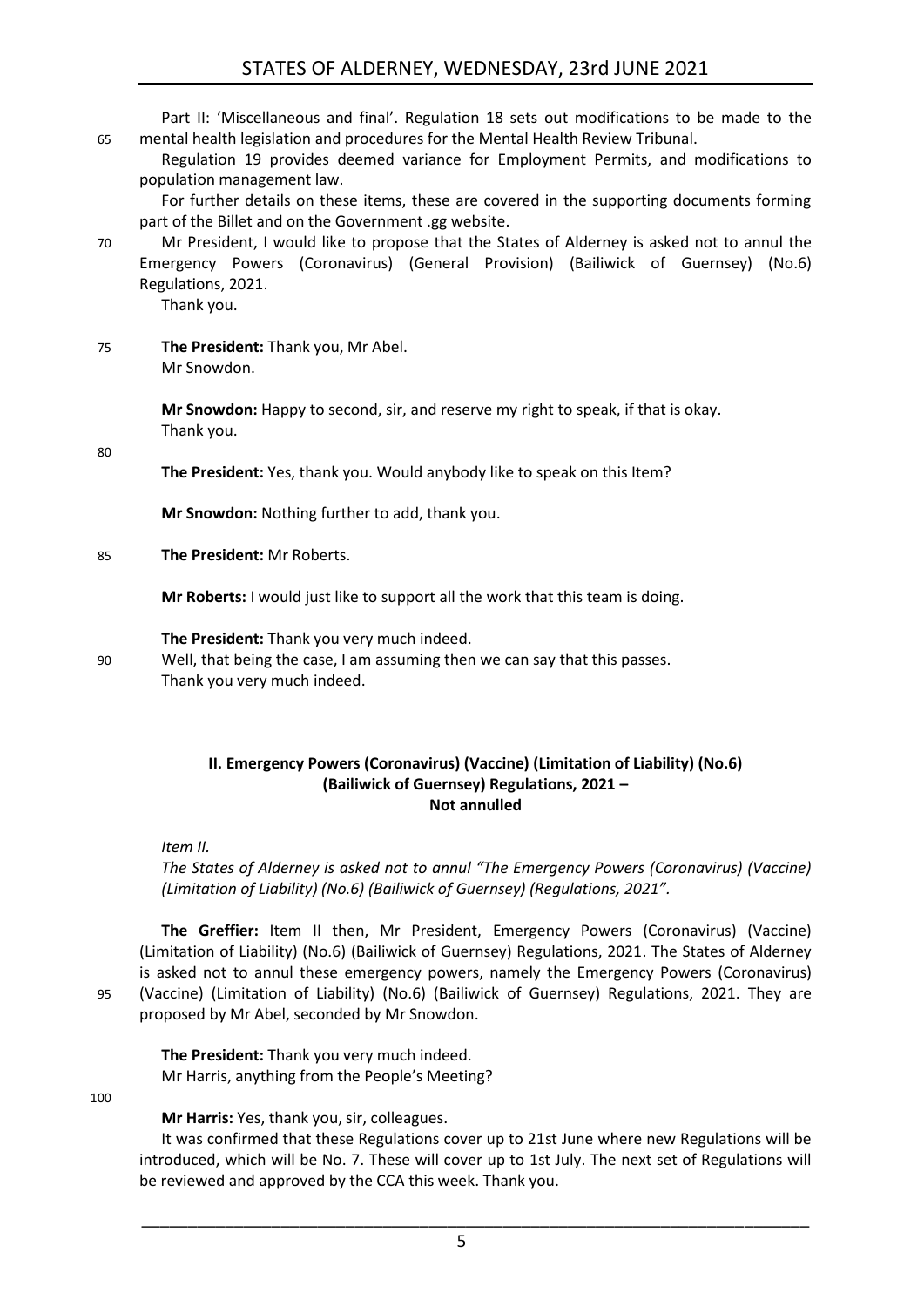105 **The President:** Thank you very much indeed. Mr Abel.

**Mr Abel:** Thank you, Mr President.

Mr President and colleagues, these Regulations are emergency Regulations made by the Civil 110 Contingencies Authority under Part 3 of the Civil Contingencies (Bailiwick of Guernsey) Law, 2012.

These Regulations revoke and replace the Emergency Powers (Coronavirus) (Vaccine) (Limitation of Liability) (No.5) (Bailiwick of Guernsey) Regulations, 2021. These Regulations came into force on 21st May and shall have temporary effect only in accordance with the provisions of

115 section 16 of the Law. These Regulations apply where a vaccine against coronavirus has been temporarily authorised and will limit the aggregate amount of damages and cost that may be awarded.

Further details are covered in the supporting documents forming part of the Billet and on the Guernsey gov.gg website.

120 Mr President, I would like to propose that the States of Alderney is asked not to annul the Emergency Powers (Coronavirus) (Vaccine) (Limitation of Liability) (No.6) (Bailiwick of Guernsey) Regulations, 2021.

Thank you.

125 **The President:** Thank you.

Mr Snowdon.

**Mr Snowdon:** I am happy to second, sir, and nothing further to add. Thank you.

130

**The President:** Thank you very much indeed.

Does anybody else wish to add anything on this Item? Then again, we can say that this Item is passed.

### **III. Audited Accounts 2020 – Proposition approved**

<span id="page-5-0"></span>*Item III.*

*The States of Alderney is asked to approve: (a) The States of Alderney 2020 Accounts, and (b) The States of Alderney Water Board 2020 Financial Statements.*

**The Greffier:** We can now move to Item III, please, Mr President, that is the Audited Accounts 135 for 2020. The States of Alderney is asked to approve: (a) the States of Alderney 2020 Accounts; and (b) the States of Alderney Water Board 2020 Financial Statements. Proposed by Mr Abel, seconded by Mr Harris.

**The President:** Thank you. 140 People's Meeting, Mr Harris?

**Mr Harris:** Thank you, sir, colleagues.

The following comments were made on this Item. Coins in circulation: a comment was made that a note needs to be added to the accounts to make it clear that the coins in circulation relate 145 solely to those under the old contracts. The person had raised it with the States' previous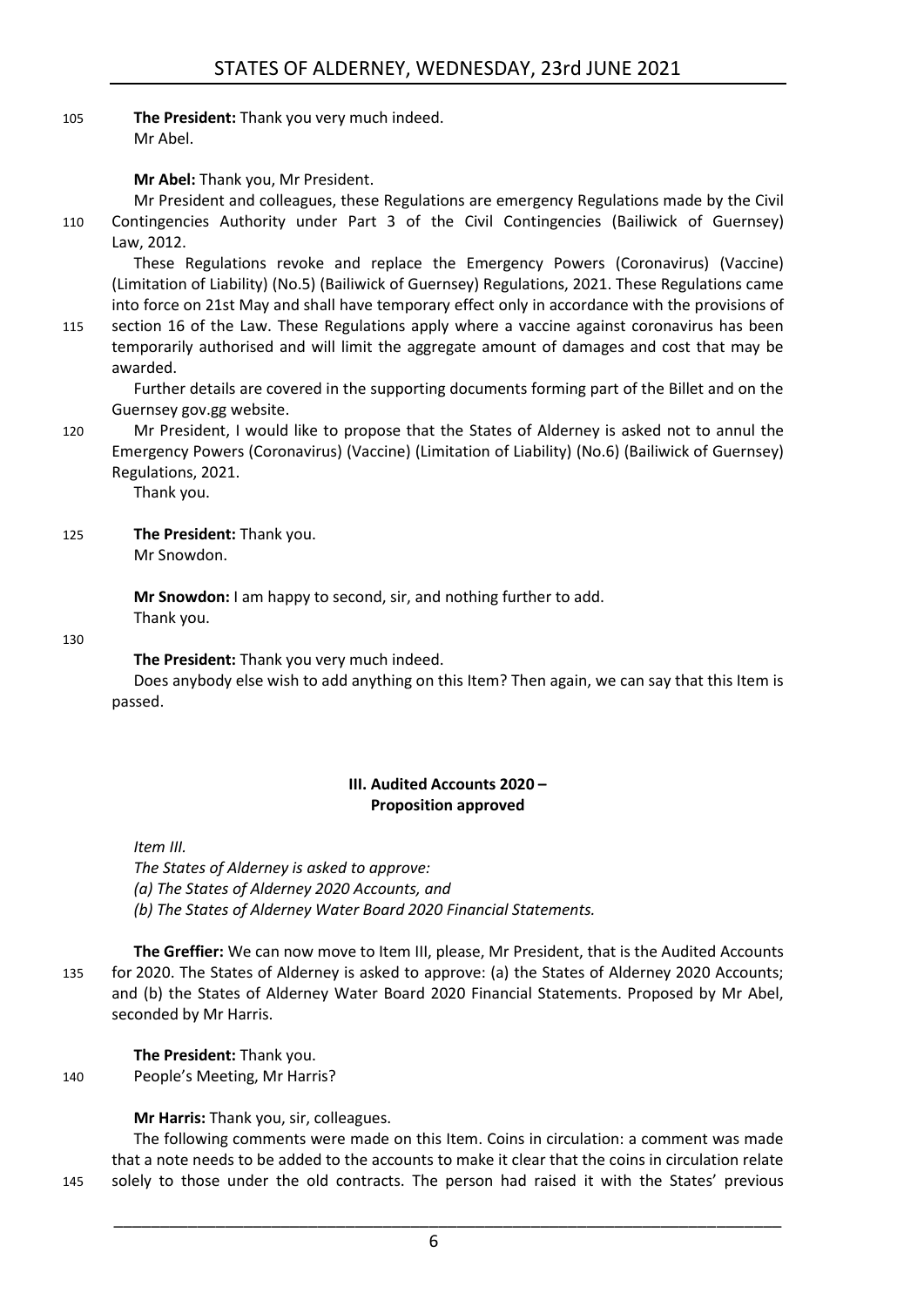auditor last year. The Convenor replies that he will speak to his colleagues to review what could be added to provide clarity in this regard.

Comment on the Economic Development Reserve Fund: a comment was made that other headings should be included under the admin/consultant costs heading, including the review of 150 the financial relationship, transport strategy advice, and 'Fort Tourgis - due diligence/consultancy etc', as the actual consultancy costs were likely to be higher. It was advised that a review of the Economic Development Reserve Fund is currently being conducted.

Stamps and coins: it was queried why the profits could not be shown as individual figures instead of the combined figure together. It was advised that in recent years a new layout had 155 been adopted for the accounts, however the comment was noted and it will be considered as part of any future changes to accounts presentation.

Ramsar: it was noted that this should be listed as a Government project, rather than a grant to the Alderney Wildlife Trust, as the funding was used to fulfil States obligations and the Alderney Wildlife Trust were not necessarily the only party receiving funding.

160 Thank you.

**The President:** Thank you, Mr Harris. Mr Abel.

165 **Mr Abel:** Thank you.

Mr President, colleagues, the States of Alderney Accounts and the Financial Statements of the States of Alderney Water Board include breakdowns of the income and expenditure, comparisons to the revised budget and 2019 actual expenditures and also provide further details in terms of the accounts for 2020. These accounts have been audited by Grant Thornton, who

170 report that in their opinion they are prepared in all material respect in the required accounting policies, and have not qualified their audit of the accounts.

Mr President, looking at the States of Alderney Revenue Account, in summary, although 2020 has not been an easy year due to the impact of the coronavirus pandemic, I am pleased to report there has been a surplus at year end of some £177,000. The Building and Development

175 Control Committee overall shows net-cost increase of some £6,000 for the year in comparison with 2019. This was in part due to higher staff costs and less planning income due to the impact of the COVID-19 lockdown.

General Services Committee: this has continued to deliver the wide range of public services covered within its mandate. Overall, it shows a net cost decrease of some £64,000 for the year in 180 comparison to 2019. Costs were well contained, with the exception of the Harbour, where costs increased by some £128,000 due to a significant loss in income due to lockdown travel restrictions and the closing of the Bailiwick borders in 2020 due to COVID-19.

Policy and Finance Committee overall shows net cost decrease of some £38,000 for the year in comparison to 2019. Overall costs were contained due to the pandemic restrictions, with the 185 exception of increased staff cost. Grants overall decreased significantly by some £116,000, namely due to no allocations required for the Alderney Commission for Renewable Energy (ACRE) or for the Alderney Ambulance Service in 2020.

In terms of the total of the other income, overall this shows a net cost increase of some £33,000 for the year in comparison to 2019, mainly from increased property transfer duties 190 offset by decreases in other operating incomes due to the pandemic.

The States of Alderney Capital Account: overall, the capital expenditure amounted to some £1.34 million, versus £1.23 million in 2019, an increase of some £306,000 with increased expenditure focusing on the Connaught extension. Sources of funding decreased by some £166,000 and were at some £1.25 million for 2020 due to reduced licensing fees from the 195 Alderney Gambling Control Commission.

With regard to the Water Board, the Revenue Account is showing a surplus for the year of some £118,000, in comparison to a surplus for 2019 of some £34,000. The increase in income of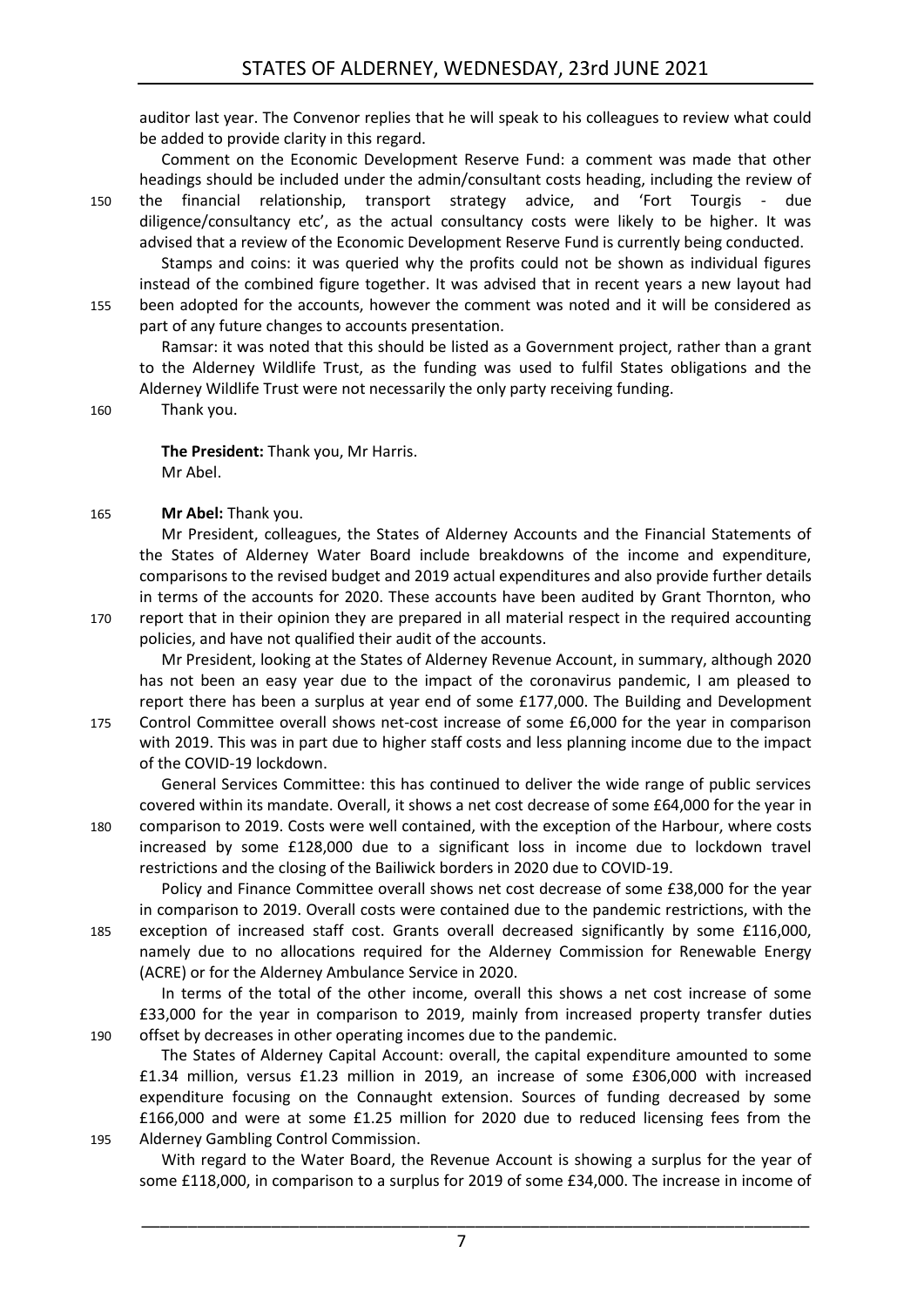approximately £40,000 in relation to 2019 is a result of the 2020 increase in rates of some 5%. Expenditure of the year was £627,000, in comparison to £672,000 for the previous year. This is a

- 200 reduction in cost of some £55,000 and achieved in light of the COVID pandemic requiring reprioritisation of workstreams and the identification of areas where savings could safely and appropriately be made. However, due to the nature of the services being provided by the Water Board, it should be noted that the COVID-19 had a relatively minor effect on the overall operations of the Water Board.
- 205 On the Capital Account for the Water Board, the General Reserve is healthy, at some £867,000. This represents the cumulative revenue surplus from previous years. A review of reserves and balance is being undertaken during 2021 and this should result in greater clarity on the rationale for the reserves and in future disclosures.
- With regard to the States of Alderney Pension Scheme 1982, the deficit on the States of 210 Alderney Public Employee Pension Scheme 1982, a defined benefits scheme, has been the largest liability of the States for several years. The value of the funds under management in the Scheme increased from £6.3 million at the end of 2019 to some £6.9 million at the end of 2020. At the end of 2020, the Actuarial Report shows that the pension scheme deficit has increased from some £5.4 million to £6.3 million at the end of 2020. Although the discount rate
- 215 assumptions prescribed by accounting standards reflect a conservative approach, the funds' growth rates have historically done better, and if continuing, the overall deficit should decrease. However, further options to reduce the deficit are being considered by the trustees in 2021. In conclusion, Mr President, the COVID-19 lockdown and related restrictions had a significant
- impact on the Island, and considering the difficulties faced in 2020, the achievement of a surplus 220 of £177,000 reflects the efforts of staff to contain cost, the lower levels of grant application approvals, and increases in income, mainly from increased property sales. Capital expenditure was higher than in 2019, but well below the forecast for 2020, mainly due to delays to capital projects and purchases. Capital infrastructure projects will continue to be the focus in coming years.
- 225 The erosion of Alderney Gambling Control Commission income continues to be a concern, with the 2020 level of £1.25 million being some £166,000 below the 2019 level of some £1.41 million. Discussions continue with AGCC; however the market conditions toward the end of 2020 were not encouraging when considering the 2021 budget. At a recent meeting with the Alderney Gambling Control Commission, we are encouraged that our significant reputation is
- 230 resulting in increased licence uptake, due to reputational impacts in other jurisdictions around the globe, and AGCC project that revenues in coming years may increase and reach past levels, which is encouraging.

Our fiscal union with Guernsey is now more valuable and important than ever and we are fortunate for the support of our businesses and the furlough and other schemes put in place 235 during the lockdown and continuing COVID-19 restrictions. Staycation visits from new and old friends from the Bailiwick have been a significant impact on our economy in the last year, and they are to be thanked, and will always be welcome.

Challenges for 2021 are related to the continued COVID-19 pandemic and how the 'new normal' associated with an endemic COVID-19 situation continues to impact on the economy, 240 travel to the Island, and the recovery of our tourism and other business in the second half of 2021, as the Bailiwick border restrictions are reduced.

Our focus for 2021 will continue to be on transport links, refurbishment of our runway, completion of the infrastructure projects, attracting families and businesses to the Island, and other economic development initiatives to offset reducing revenue and grow our economy.

245 All our staff are to be thanked for their hard work and resilience in facing and handling the difficulties imposed by the COVID-19 lockdown and restrictions. Without their efforts service levels for the community would have been severely limited. Our Treasury team are also to be thanked for their hard work over the year and in particularly preparing these accounts.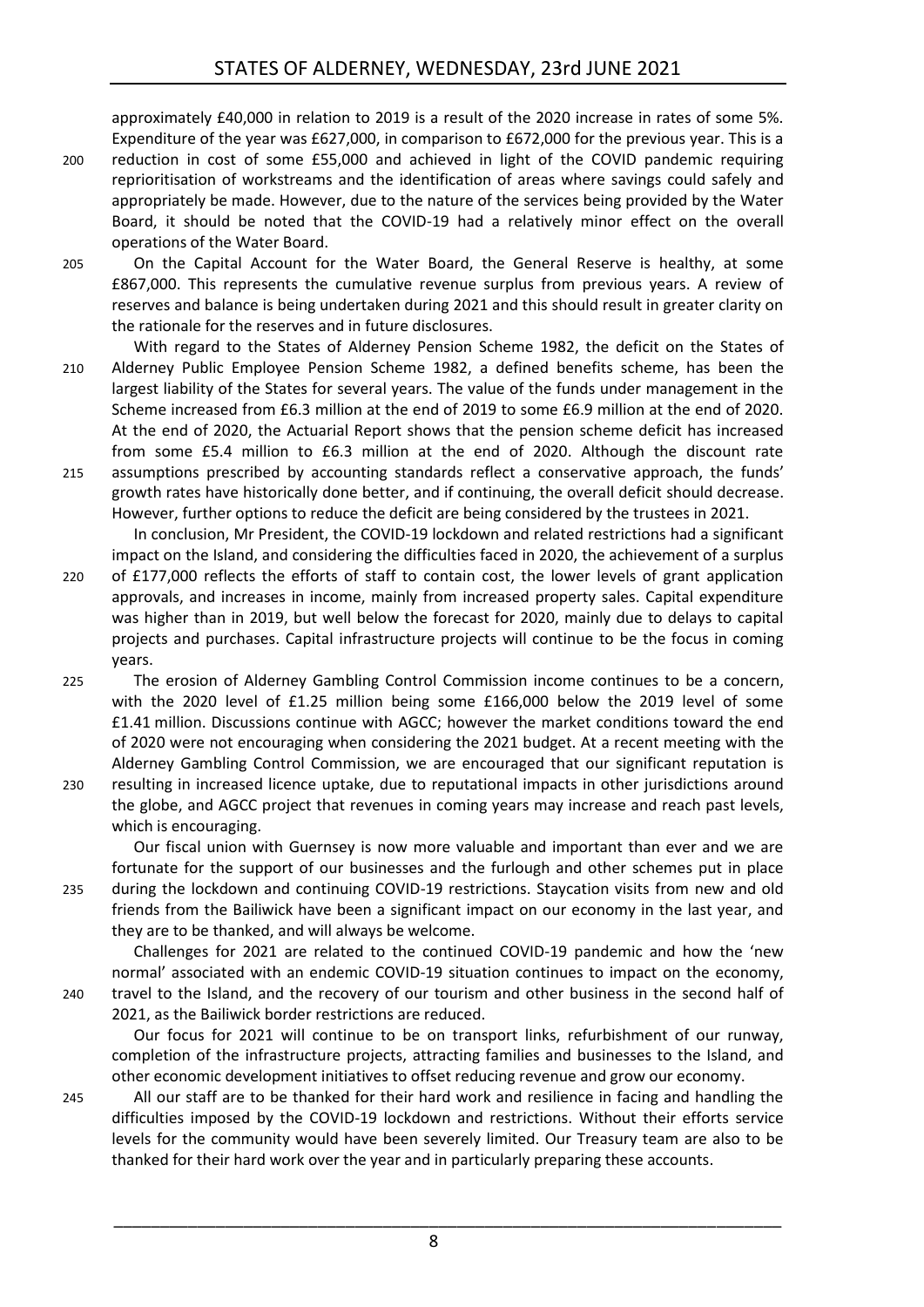# STATES OF ALDERNEY, WEDNESDAY, 23rd JUNE 2021

Mr President, this report is a summary of the Policy and Finance Committee Chairman's 250 Report and further details are covered in the supporting documents and account documentation forming part of the Billet and on the States of Alderney website.

Mr President, in accordance with section 61(5) of the Government of Alderney Law, 2004, as amended, together with the mandate of the Policy and Finance Committee, I would like to propose that the States of Alderney is asked to approve the States of Alderney 2020 Accounts, 255 and the States of Alderney Water Board 2020 Financial Statements.

Thank you.

**The President:** Thank you. Mr Harris.

260

**Mr Harris:** Thank you, sir, colleagues. I will reserve my right to speak, for the time being.

**The President:** Thank you. I am looking – does anybody wish to speak on this Item? Mr Snowdon.

265

**Mr Snowdon:** Thank you, Mr President – I thought I was going to go a bit later, but anyway. Thank you to Mr Abel for that very detailed report and submitting this. A few observations I would just like to point out, if that is okay.

- Looking at the Harbour 2020 costs, total costs were £454,000, income was £238,000, losses 270 £216,000, and then if we note 2019, total income was £449,000, income was £361,000 with losses £88,000. I understand you are basically saying COVID has had an impact, which I accept, however, I think … and I am not complaining, but we just need to take into consideration in 2020 we did have the free water taxi, free moorings and free boatlift, and there may be an estimate that this may have cost around £100,000 to do, which is a lot of money if that is the case. So I
- 275 just think we have got to be cautious that if we do these things in the future to make sure they go through the Finance Committee so they can make a recommendation if it is going to change the budget going forward, and the impact.

I also note – though it was not on here, but I thank Treasury for giving me the details about the 2020 – the pontoon maintenance was £8,300. Now, if that money has gone out on the 280 pontoon for maintenance, I would have hoped whoever did the maintenance – and I am sure they did a very good job – that any issues with it would have been highlighted at the time. So I am just a little bit concerned the situation that we are currently in with the pontoon that maybe more money should have been spent, or a new pontoon, or a fixed pontoon or something that is floating should have maybe been worked out at that time, rather than the situation that we are 285 in at the moment.

Then I turn to the Old Connaught repairs, which is nearly £45,000. So my understanding is, I have not really asked for an update for quite some time about the Old Connaught, but I do understand the resolutions that have come out about it, the old General Services Committee – and Committees can change resolutions, absolutely. That is what you are there for, that is what

- 290 we are elected to do. But my understanding was that Mr Dean, former States Member, and Ms Burgess were tasked to gather a working group to try and set up and explore a community hub for that facility. I do not know if that has actually got anywhere and if that is why the £45,000 was spent on that facility to look at moving that forward.
- I am just a little bit concerned that we may be ditching that property now, and I would like to 295 just state a couple of reasons why I am concerned and why I would like the outcome of that community hub thing was an option or was not an option, because when we have places like the Alderney Mind Centre, which is providing a very good facility to the Island with a lot of people going there, and that is a fantastic amount of support, but my understanding is that property may be being sold in the near future. Can we start helping putting that place, Alderney Mind 300 Centre, into somewhere with other community assets, potentially Health Connections or the

9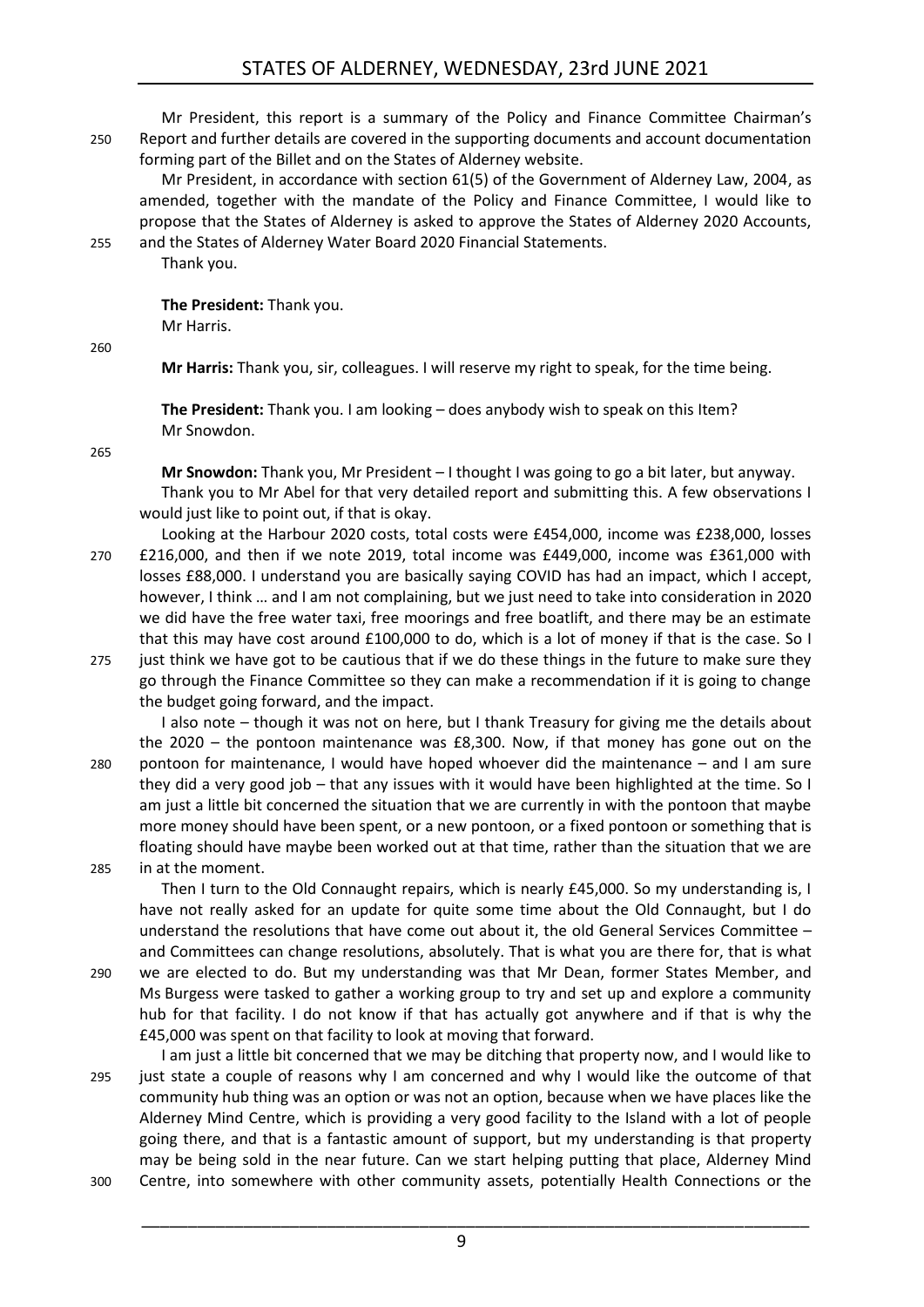Youth Commission? Should we be looking at the Connaught for actually using that asset for these different, important public stakeholder facilities that I think we as a States need to try and look after and encourage.

So that is what I would just like some further clarification on and that is why I am really asking 305 why that money was spent if it was just going to be ditched a bit later on the property.

Now, other assets that I do not see in here is Whitegates, and I am concerned that there has not actually been any money – unless I have missed it – spent on Whitegates because it is not looking in a very good state at the moment at all. I have actually been given Whitegates housing for 2016. It is a scheme that has come up by the … 2006, actually, sorry. A scheme that came up 310 from the General Services Committee where you have actually paid to provide housing out there. We have actually had the plans drawn up, I believe, to be built.

So we had discussions this morning with Economic Development who foresee potentially a housing crisis, which I think a lot of places are facing and it has been quite high-agenda in Guernsey and Jersey. But I think we need to actually be looking at what are we doing with these

315 properties and how are we trying to provide key worker property, how are we trying to provide homes for nurses and teachers that want to come to the Island. How are we trying to retain young people?

I welcome Mr Jenkins' proposals, but I think we do need to be looking at the key assets and that really needs to be taken into consideration about what money are we spending on those 320 key assets to try and help our economy and change those demographics that we seem to be talking in certain Committees, but then we need to make sure the other Committees understand that as well. So should we be using a bit more of the gambling money to put into trying to provide that key worker or young-people housing and sort out the housing crisis?

Another point I would also like to point out is that … I am not quite sure on the timing of this, 325 so I might be able to get some help with this from Mr Abel who might be able to help me a little bit more, but you have got Guernsey who have created an Alderney cell and a Sark cell for hopefully getting a bit of financial support or joint venture opportunities. Now, we should be looking into how that fits into where we are headed with our policy regarding housing, potentially, and if there are joint venture schemes that we can do.

330 I move now on to the States Water Board accounts, and I thank Mr Abel for trying to clarify the situation a little bit, but £861,000 is quite a lot of money in their reserves. So it would be interesting to see what the plan is going forward with the Alderney Water Board. It is good they have got the money so they can hopefully pay for infrastructure upgrades, but I do not know how far their reserves go to. Does it go up to a million pounds? Does it keep on going? Or should 335 the money be used elsewhere, or even reduce the cost of the water rates?

It is good to see that the property transfer duty has done exceptionally well, which is fantastic, but then I think that does just highlight the issue that are we running out of houses to sell as well and can people actually get those houses that need it. So I would just like to give a few observations that I think we probably need a bit more forward planning, we need to make 340 sure that we put money into maintenance and repairs so it does not cost us further down the line, or devalue the asset, whatever that might be.

Another point I would just like to raise is the vehicle replacement programme and I am going to raise this more on behalf of Mr Tugby and Mr Jean, if they were still around. What is this vehicle replacement programme? Are they being replaced every couple of years or are vehicles

345 that do not really need replacing being replaced a bit too regularly? I would like some clarification on that. I understand maybe you cannot answer these questions at the time, but it is just observations that I brought up.

Thank you to Treasury for all of the hard work and support they give all the States Members throughout the year – it is absolutely fantastic – and I would also like to say special thanks to 350 Penny Oakman, who will be retiring after spending a tremendous amount of years on the States of Alderney helping in accounts and Treasury, and thank you for all of her guidance and support she offers us.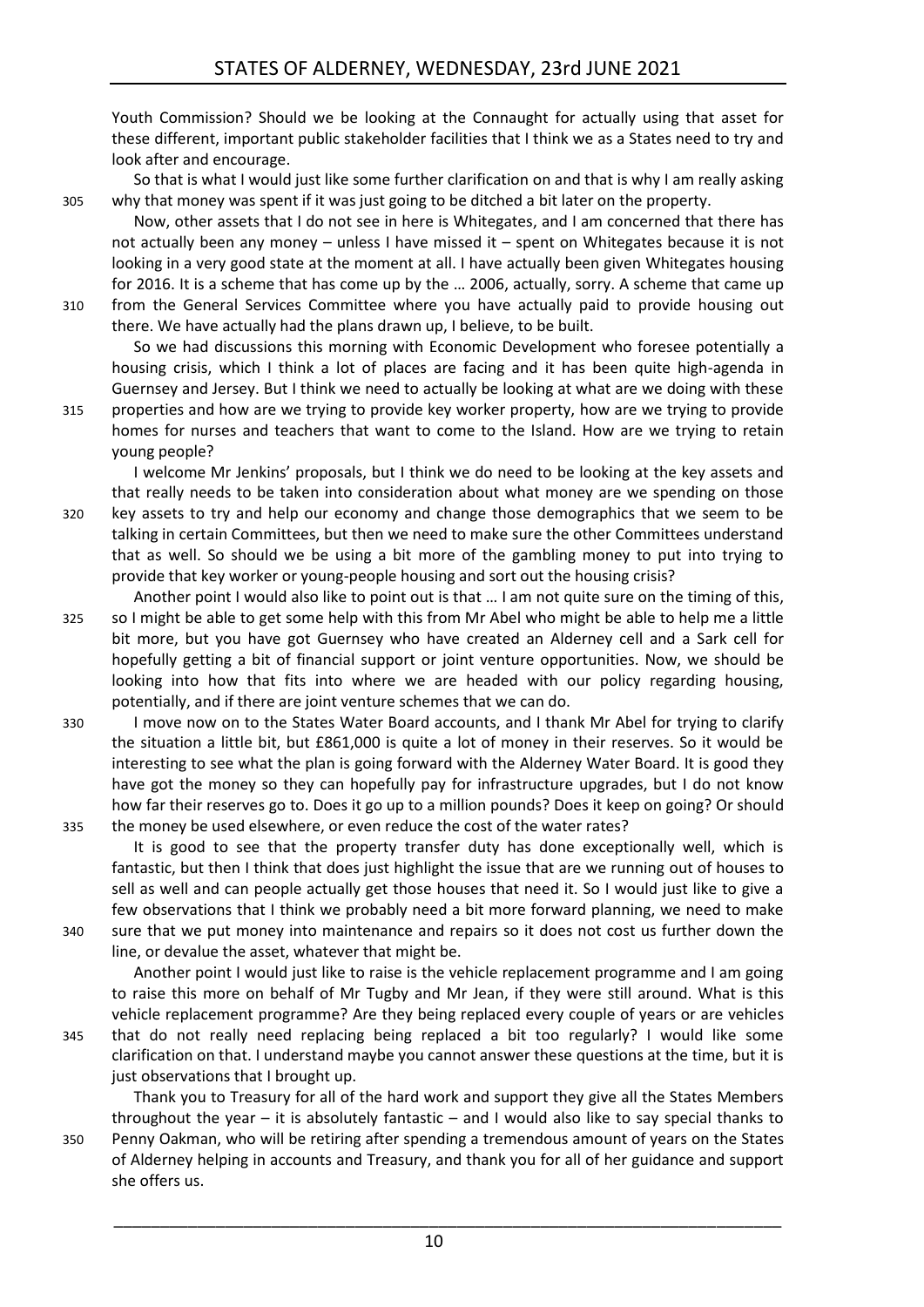# STATES OF ALDERNEY, WEDNESDAY, 23rd JUNE 2021

One final thank you is to the States of Guernsey government for supporting Alderney during the COVID crisis financially, and in other ways. I think that has brought us very well together.

#### 355 Thank you.

**The President:** Would anybody else like to speak? Mr Harris.

360 **Mr Harris:** Thank you, sir.

Fellow colleagues, following Mr Abel's comprehensive report, I have very little to add, other than it should be noted that, simply put, these are the final audited accounts here today for approval by the States of Alderney. We are not here to discuss policy or how we spend the money, these are just here for approval. So any spending or discussion, we can really get to that 365 during the Budget process in the relevant Committees. But I note Mr Snowdon's points, and they

are of course relevant.

So finally, really, further to sentiments given by Mr Snowdon and Mr Abel, I also give enormous thanks to our Treasury Department, who have worked above and beyond the call of duty this year. They are a credit to the Civil Service and to the States of Alderney. So I thank 370 them very much (**A Member:** Hear, hear.) for their hard work, and I will thank also

Penny Oakman who will be riding off leisurely into the sunset come Friday at five o'clock. So thanks to her, and thanks to Treasury, and thank you all.

Thank you.

375 **The President:** Thank you, Mr Harris. Does anybody else wish to speak? Then, Mr Abel, do you want to exercise your right of reply?

> **Mr Abel:** Yes, please, if I may, Mr President. Obviously Alex has raised a number of questions –

380

#### **The President:** Mr Snowdon!

**Mr Abel:** Mr Snowdon has raised a number of observations and I think we have noted them all, and really cannot reply to them at the moment because it requires a little bit more work on 385 those issues.

You have also raised some of those observations … there are questions later on during the States Meeting and you have some further answers at that point in time.

I think the observations you made are relevant. They are items that the P&F Committee and the States of Alderney are already considering, and looking towards clear policies to deliver on 390 some of those items. There has been discussion with regard to the accounts of the Water Board over the reserves, and certainly, as I mentioned there, it is the intention of the Finance Committee in conjunction with the Civil Service to review the levels of reserves that are in that account and how they are allocated for both current and future project work, and to set a level which makes sense over a longer period of time.

395 I think that basically would cover some of the major issues, Mr Snowdon, but again, they will be taken forward and resolved.

Thank you.

#### **The President:** Thank you very much indeed.

400 Well, I think on this one, Mr Greffier, we will actually take the vote, please.

**The Greffier:** I think for clarity, sir, if we take the first matter, which was (a), the States of Alderney 2020 Accounts.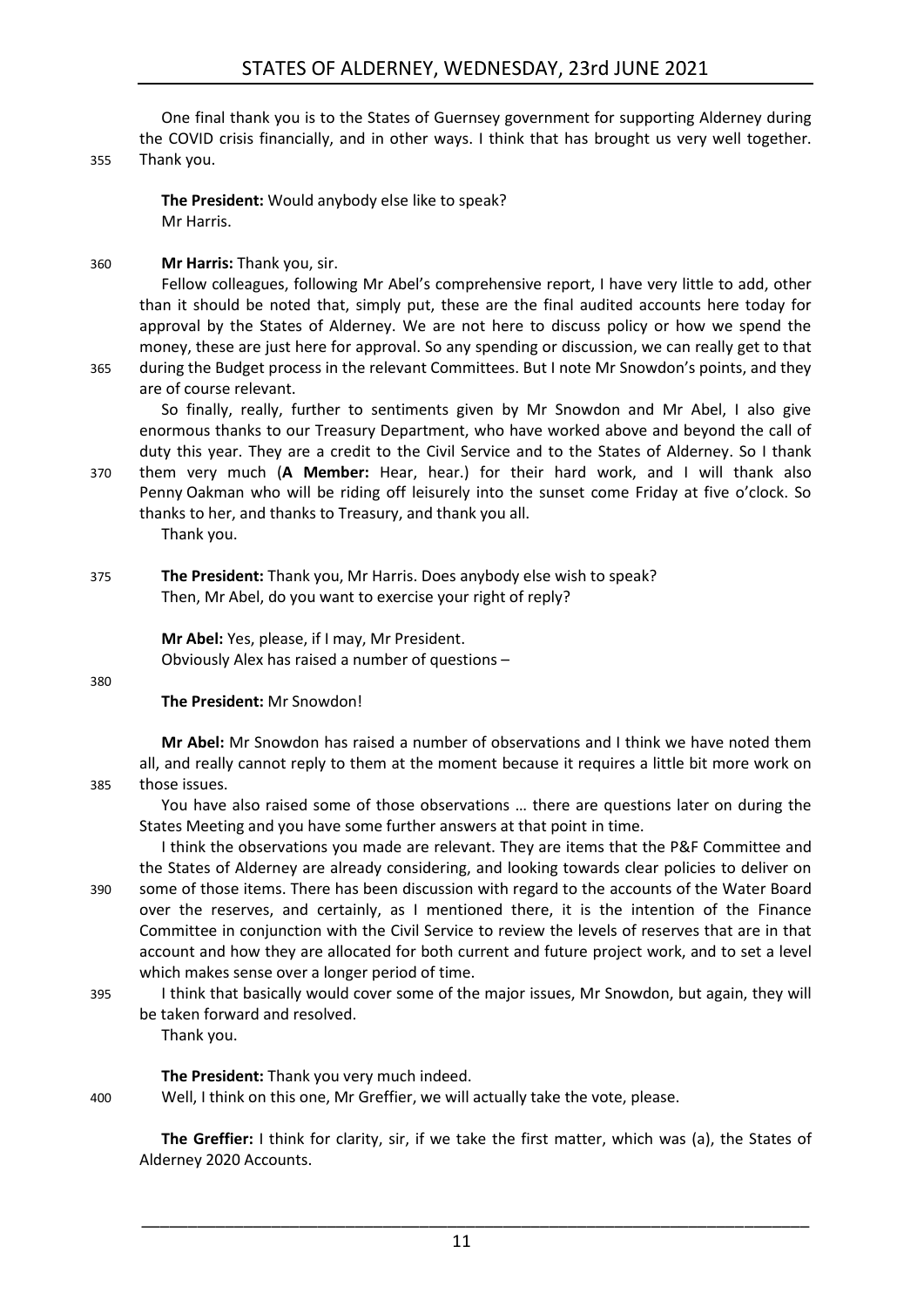*A vote was taken and the results were as follows:*

| <b>FOR</b>  | <b>AGAINST</b> | <b>ABSTAINED</b> |
|-------------|----------------|------------------|
| Mr Abel     | None           | None             |
| Ms Burgess  |                |                  |
| Mr Carter   |                |                  |
| Mr Gentle   |                |                  |
| Mr Harris   |                |                  |
| Mr Jenkins  |                |                  |
| Mr Kelly    |                |                  |
| Mr McKinley |                |                  |
| Mr Roberts  |                |                  |
| Mr Snowdon  |                |                  |

**The Greffier:** Then, if we move to item (b), which was the States of Alderney Water Board 405 2020 Financial Statements.

*A vote was taken and the results were as follows:*

| FOR         | <b>AGAINST</b> | <b>ABSTAINED</b> |
|-------------|----------------|------------------|
| Mr Abel     | None           | None             |
| Ms Burgess  |                |                  |
| Mr Carter   |                |                  |
| Mr Gentle   |                |                  |
| Mr Harris   |                |                  |
| Mr Jenkins  |                |                  |
| Mr Kelly    |                |                  |
| Mr McKinley |                |                  |
| Mr Roberts  |                |                  |
| Mr Snowdon  |                |                  |
|             |                |                  |

**The Greffier:** Both items, Mr President, are carried unanimously.

<span id="page-11-0"></span>**The President:** Thank you very much indeed.

#### **IV. Registration of Buildings and Conservation Areas under the Building and Development Control (Alderney) Law, 2002 – Proposition carried**

*Item IV.*

*The States is asked to take note of the list of properties appearing in the States Register of Historic Buildings.*

**The President:** Item IV then, please.

410

**The Greffier:** That is the Registration of Buildings and Conservation Areas under the Building and Development Control (Alderney) Law, 2002. The States is asked to note the list of properties appearing in the States Register of Historic Buildings. This is proposed by Mr Gentle and seconded by Mr Carter.

415

**The President:** I think there were no observations at the People's Meeting, Mr Harris?

**Mr Harris:** That is correct, sir. Thank you.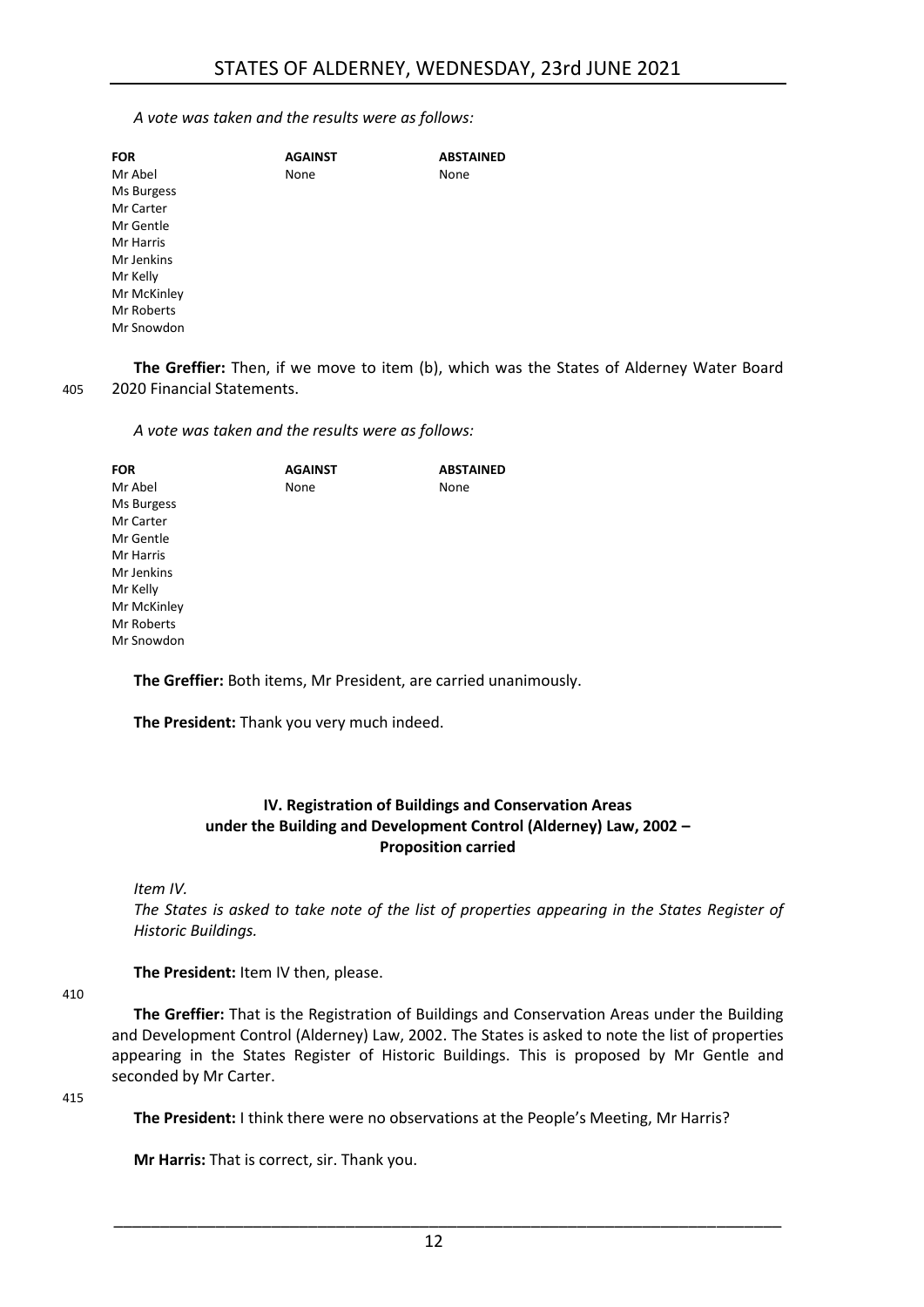#### 420 **The President:** Thank you. Mr Gentle.

**Mr Gentle:** Mr President, sir, colleagues. This is a routine housekeeping measure. It is a requirement under the Building Development Control Law to keep a register of historic 425 buildings, ancient monuments and conservation areas, and every three years have that list published in the Billet d'État.

As states in the letter as attached to this Billet, it was last promulgated in 2016. Yes, I know it is five years ago, but the formal adoption of the Land Use Plan in 2018 moved the timescale goalpost to this year. This is a re-adoption of the existing Register, and myself and my fellow 430 Committee Members are now starting a full review of this current list to have in place a fully comprehensive one by the time that we start the Land Use Plan review.

So we readopt this as it stands today, and then look at bringing forward an updated list before the three years are up, which may well both include new things, but also have things removed. I put this before you today and ask that the States takes note of the list.

435 Thank you, sir.

**The President:** Thank you, Mr Gentle. Mr Carter, anything to add?

440 **Mr Carter:** Nothing to add, other than commend you to take this forward.

**The President:** Thank you very much indeed. Would anybody like to speak on this Item? Mr Snowdon.

#### 445 **Mr Snowdon:** Thank you, sir – I will take this one slowly, I think.

I have just got a thing I should just declare, that property 10 High Street I actually own, which is on this list.

Right. In Monday's States of Committee Meeting, we were told that there was a new memorial site planned for Longis Common by Lord Pickles and his team, potentially further 450 burial sites on the Island, and Lord Pickles and Matthew Offord were working on releasing files. That takes me on to these points I would like to make and I thank you for dealing with the items with Lord Pickles and other parties.

Number one is that – and I thank Mr Gentle for finding this out – apparently in 2015 the States of Alderney debated and voted for the protection of Lager Sylt, and then in 2017 BDCC 455 actually approved for Lager Sylt to be added to the list that we have with us today. It seems, unfortunately, that due to administration errors – and I am sure Mr Gentle will hopefully highlight a little bit more when we close debate – it was not added to the list we have today. However, I am pleased that the States of Alderney and Mr Gentle have recognised this matter and will be hopefully adding forthwith the BDCC resolution.

460 Regarding the statements from Lord Pickles and co. that we are led to believe was made to the States of Alderney, I think it is probably essential that any other burial sites do have some sort of protection in, but I would really encourage those parties to submit it officially to the States of Alderney and the BDCC so we can deal with those issues if they do need to be addressed. I look forward to, hopefully, official engagement through the right channels.

- 465 Regarding on the top of page 1 on this list, where it says C/004, it says, 'Longis Common & surrounding area'. Personally, I think there really should be some sort of statement where that may, actually should say, 'Former or current burial cemetery of the slave workers on Longis Common', so it is identified officially on this list, because if we look at other items on the list, we have the War Memorial at Victoria Street, we have the Strangers Cemetery at Longis Common. I
- 470 personally think it probably should be titled on the list officially, rather than just in the 'Longis Common & surrounding area'.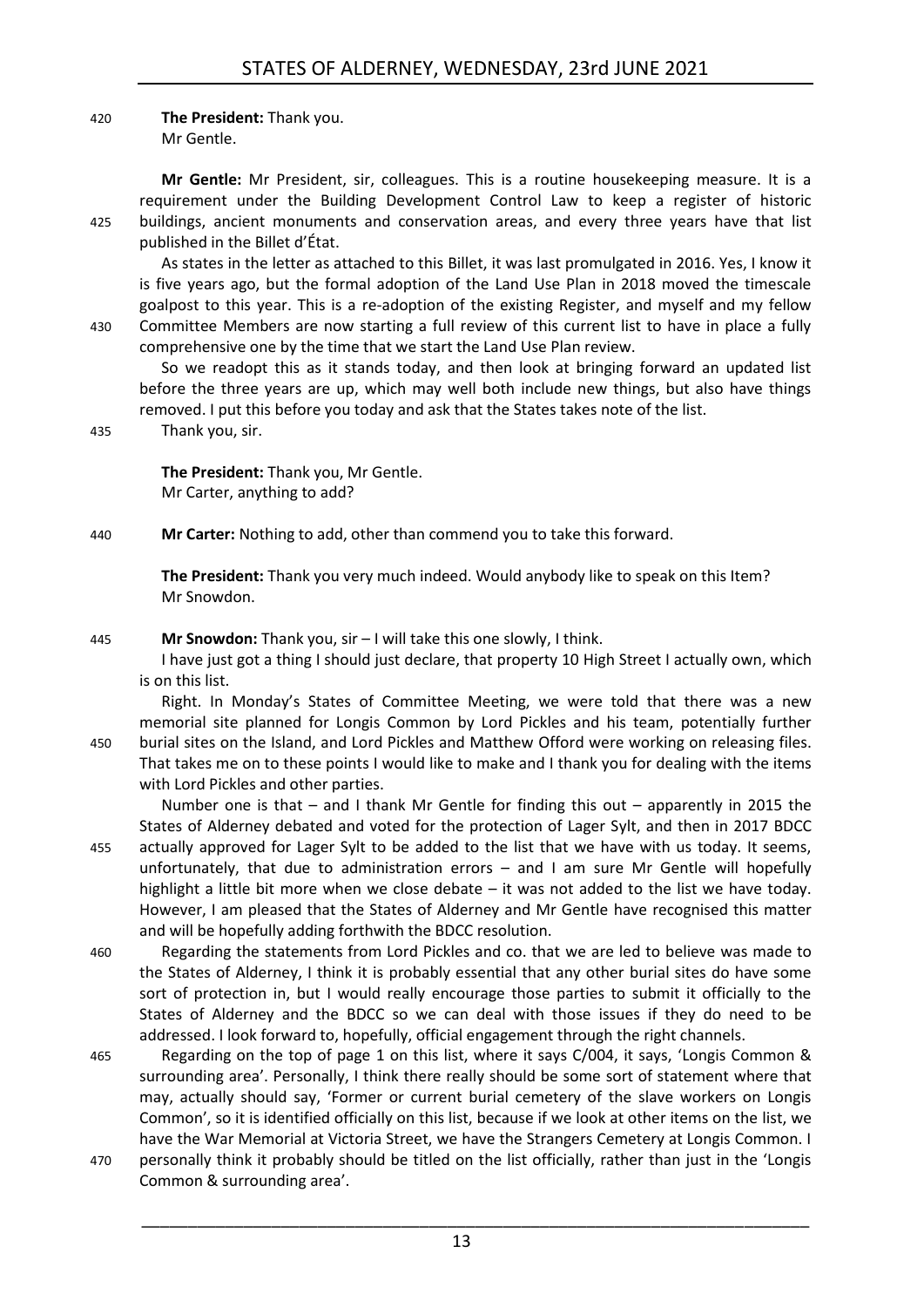# STATES OF ALDERNEY, WEDNESDAY, 23rd JUNE 2021

I am aware that there have been concerns from parties regarding the runway extension and communication has already taken place with Guernsey – I just want to give that reassurance – that if a runway extension does happen, and that is *if* it does happen, and there may not be a 475 runway extension, they will be making sure there is no encroachment on Lager Sylt.

I think those are all the points I wanted to raise regarding these items. Yes, I think that is all the points I wanted to raise, and hopefully Mr Gentle maybe adds a little bit more clarification to the points I have raised.

Thank you.

480

**The President:** Thank you. Anybody else? Yes, Mr McKinley.

**Mr McKinley:** Mr President, fellow States Members, since the publication of the 485 Marcus Roberts report in *The Alderney Press* and the article in *The Sunday Times* about eight weeks ago, there has been enormous interest, both in Alderney and globally, about what happened in Alderney during World War II.

My question concerns two very important sites on the Island, as Mr Snowdon has already mentioned: Lager Sylt and Longis Common. At a States Meeting on 18th March 2015, I asked 490 'Has … [Lager Sylt] been declared a site of historic significance?' If it had been declared as such,

- then it should be registered in the Register of Historic Sites and Buildings held by the Greffier. The decision at the end of the debate was to register Lager Sylt as a historic site, so I ask the question once more: is Lager Sylt registered as a site of historic significance?
- I am not proposing any building on this site. I am merely suggesting that if it needs to be 495 tidied – it does need to be tidied – and it needs to be made readily accessible to visitors, and we have had quite a lot of complaints that they cannot get into it at all, and they do not really know what they are looking at. But there is one problem: the land is not owned by the States, it is owned privately by several members of the community. So what do we do? Should we be considering compulsory purchase by the States? There may be one further problem which 500 Mr Snowdon has already mentioned, and that is to do with the extension of the runway to the
- south west. Obviously we do not want it to effect anything on Lager Sylt.

court, and anything that fell in from outside, that was being pushed back inside.

Now to Longis Common. There are mass graves there, there were mass graves there, and only one was partially exhumed by the Commonwealth War Graves Commission in the 1960s. Some local historians believe that all bodies were exhumed, but at a meeting with 505 Rabbi Ginsberg and Mr Marcus Roberts some years ago, a number of Alderney residents who were in their late-teens, early-20s at that time, witnessed the exhumation and saw bodies being pushed back inside the designated area. So they had an area of about the size of half a tennis

510 **The President:** Mr McKinley, as always, I hesitate to interrupt, but I think you are straying away from the proposition, which is simply to ask that this is noted. (Mr McKinley: Well, I – ) That is the existing list, and that is the request.

**Mr McKinley:** I have got very little else to say.

515

**The President:** Thank you.

#### **Mr McKinley:** Can I just finish?

Well, I think that JTrails have asked for a memorial stone. We already have Hammond 520 Memorial, but their request is specifically for the Jews, and the only thing I say it does not conflict with Roman archaeology and Jason Monaghan's work, which this year will be taking part in the Nunnery. I am just asking that Longis Common should be designated as an area of historical significance – no building, no digging and no FAB link. Thank you, sir.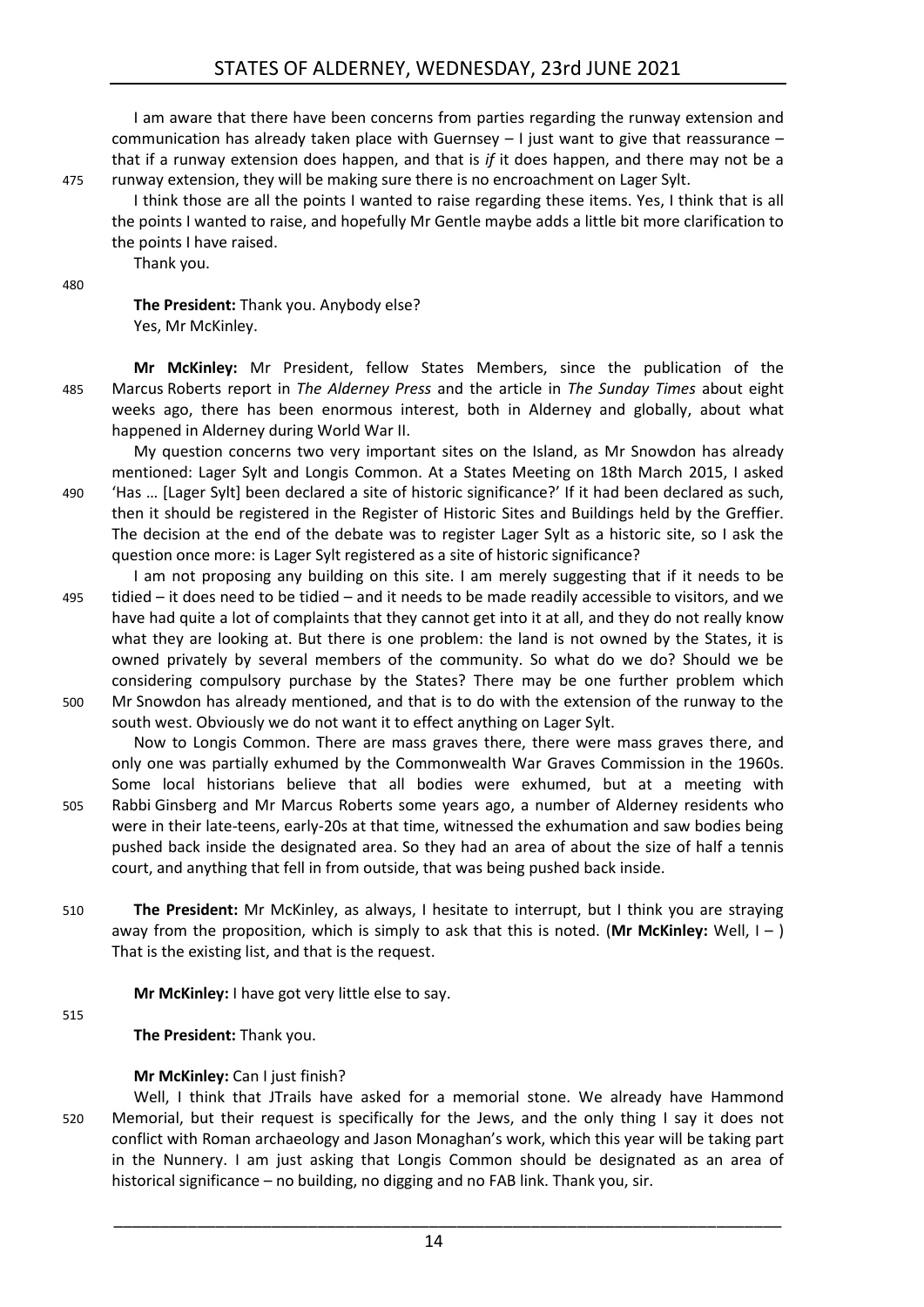**The President:** Thank you. Would anybody else like to speak? 525 Mr Gentle, do you wish to exercise your right to reply?

**Mr Gentle:** Yes, sir, thank you.

Sir, colleagues. I hope I get all these in the right order; and I apologise now for a little bit of repetition, because Mr Snowdon has actually mentioned a couple of things I was going to say.

530 In March 2015, the States of Alderney agreed to protect Lager Sylt by resolving to direct BDCC to undertake the measures necessary to seek such legal protection. It is a site of great suffering for many, and part of Alderney's history which must not be allowed to be forgotten. The Island then entered into the Land Use Plan process. In December 2017, BDCC agreed to have Lager Sylt added to the list in front of us today, the list we are being asked to note, as 535 conservation area number 8, and resolve to instruct, as Mr McKinley says, the Greffier to add it to the list. Unfortunately, it would appear that the resolution was wrongly worded, as it has nothing to do with the Greffier. The list is held and maintained by the Chief Executive's Office, and it transpires that for whatever reason, be it technical, administrative oversight, whatever, back then it was not dealt with. It is protected as a protected zone, but does not have specific 540 protection in terms of a conservation area.

I noticed this myself when doing the homework to get this Item to the Billet. So BDCC on 10th June at their policy meeting resolved for Lager Sylt and surrounded areas to be added to the historic buildings, ancient monuments and conservation areas list by the Chief Executive's Office as C/008, and the Chief Executive's Office have started the necessary consultation process 545 to put this right. I am not sure if compulsory purchase will be necessary, but the consultation is starting to take place.

The Building Development Control Law, 2002, Part VII, section 46 gives BDCC the power to designate an area as a conservation area as long as they abide by section 48 with reference to consultation, and the desire to seek conservation status can be sought without reference to the 550 full States under the terms of BDCC's mandate. Once registered for conservation, the area is automatically fully afforded additional protection under sections 8 and 9 of the Law.

Going forward, as part of a Land Use Plan review, we need to look at adopting a slightly different approach and investigate a possible rewriting of sections of the Law. Conservation areas tend to be in a built environment and protect the surface of the site but not necessarily 555 the subsurface. We do not have SSSIs here, 'Sites of special scientific interest', where we can have designation added on an area. An SSSI can protect the habitat, the geology, the archaeology, and generally anything underground and is a conservation designation. So we will be discussing more suitable methods of protection and how to incorporate SSSIs here in BDCC.

Picking up a couple of things that Mr Snowdon has said, I believe that all former and current 560 sites are protected presently, but I understand the concern shown by yourself on behalf of the public and I can only say that as long as I am on the States that any information needing acting on in the future will be acted upon as sensitively as possible.

As Mr Snowdon has mentioned, C/005 on the list is the Strangers Cemetery, and the War Memorial in Victoria Street is B/003. So at the next BDCC policy meeting, we will look to update 565 the list with specific titles for areas such as this. I think this only just reinforces the need for SSSIs. I am unaware of any other potential sites, they are unknown to me, but once again we on BDCC will deal with these at the appropriate time in the correct manner if needed.

Mr Snowdon mentioned the runway. I had an idea this question might have been coming up, so I sought some advice from the Civil Service a couple of days ago, and I am informed that they 570 see no impact whatsoever on Lager Sylt and the surrounding area, but any environmental impact assessment, as part of any feasibility study, will clarify this.

Section 51 of the Law is entitled 'Control of excavations' and says:

15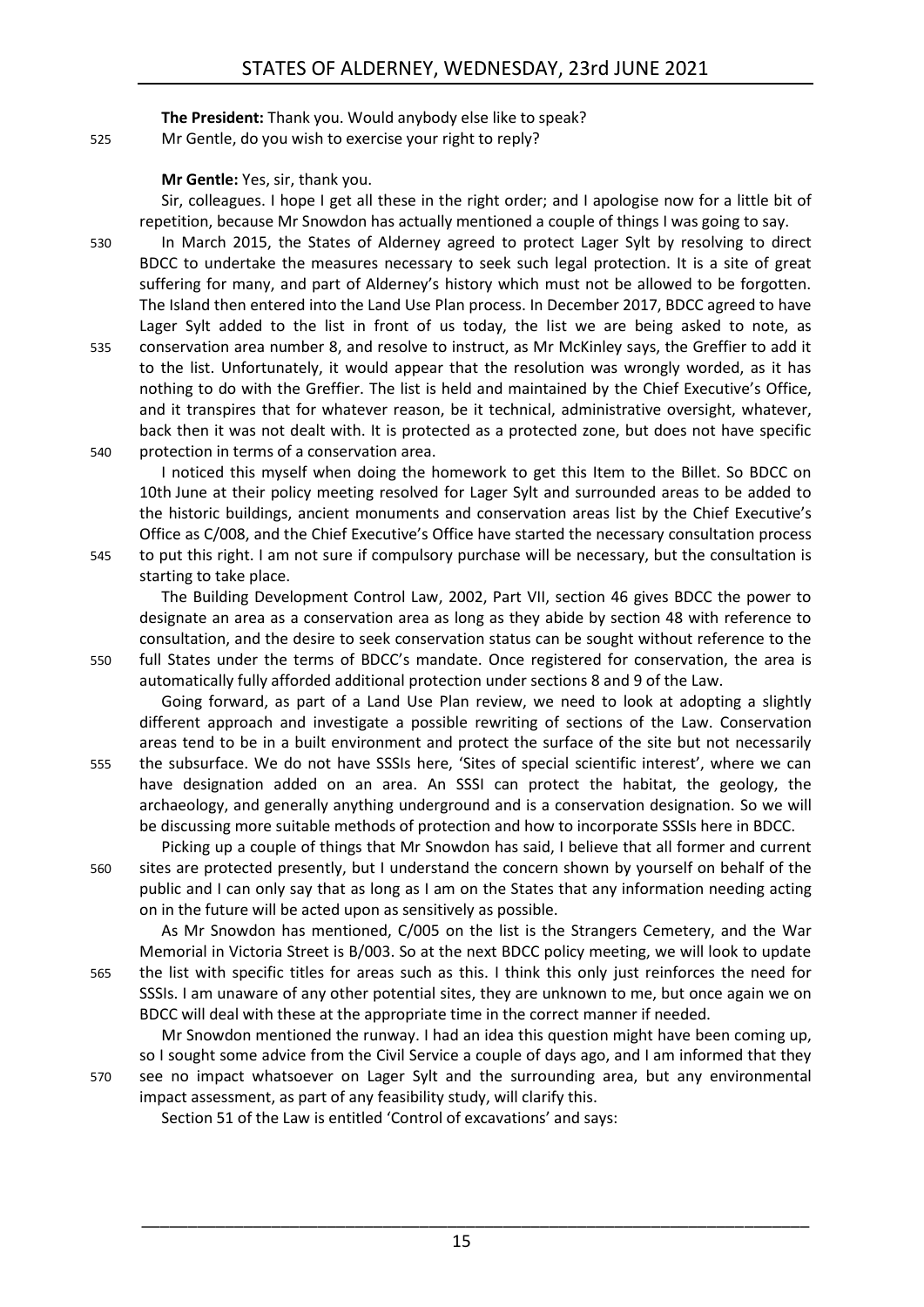The States may by Ordinance make provision for controlling (by way of licensing or otherwise) the use of any machinery, equipment or appliance for the purpose of detecting or excavating below the surface of the land any building or object of special historic –

– I think that is the bit that matters:

– architectural, traditional, artistic or archaeological interest.

Finally, we are in the world's spotlight. Everything we do will be scrutinised, so we must 575 ensure that every step we take here is correct, but, more importantly, sensitive. We have to protect our important heritage.

Thank you, sir.

**The President:** Thank you very much indeed.

580 Mr Greffier, even though this is only to note, do we need to take a vote on this, yes?

**The Greffier:** We can take a vote, sir, but it is merely to note the item.

**The President:** Yes. So are all the Members agreed, then, that this will be noted? 585 Thank you very much indeed.

### **V. Questions and Reports – Seven questions for verbal reply**

<span id="page-15-0"></span>*Item V*

*Five questions from Mr Alex Snowdon for the Chairman of the Policy and Finance Committee:*

*(1) Could the Chairman explain any updates regarding the potential longer runway extension, public presentation?*

*(2) Has P&F received any further developments about Marina and Tourgis projects?*

*(3) Could the Chairman explain if the States is receiving a 'good deal' regarding coins and stamps contract?*

*(4) With a potential housing crisis, should the States of Alderney be selling off public property or instead use AGCC money to help create key worker, social housing, business hubs, and tourism offering rather than selling off public property cheap?*

*(5) As the rep on the CCA could you explain the vaccination record certificates being issued by the States of Guernsey government?*

*Two questions from Mr Alexander Snowdon for the Chairman of the General Services Committee:*

*(1) Could the chairman explain why the General Services Committee (GSC) wishes to sell off publicly owned family silver? Is the committee taking into account future social housing, key worker property for nurses and teachers, and the need to retain our young people? What are the committee's plans before selling off key States of Alderney properties?*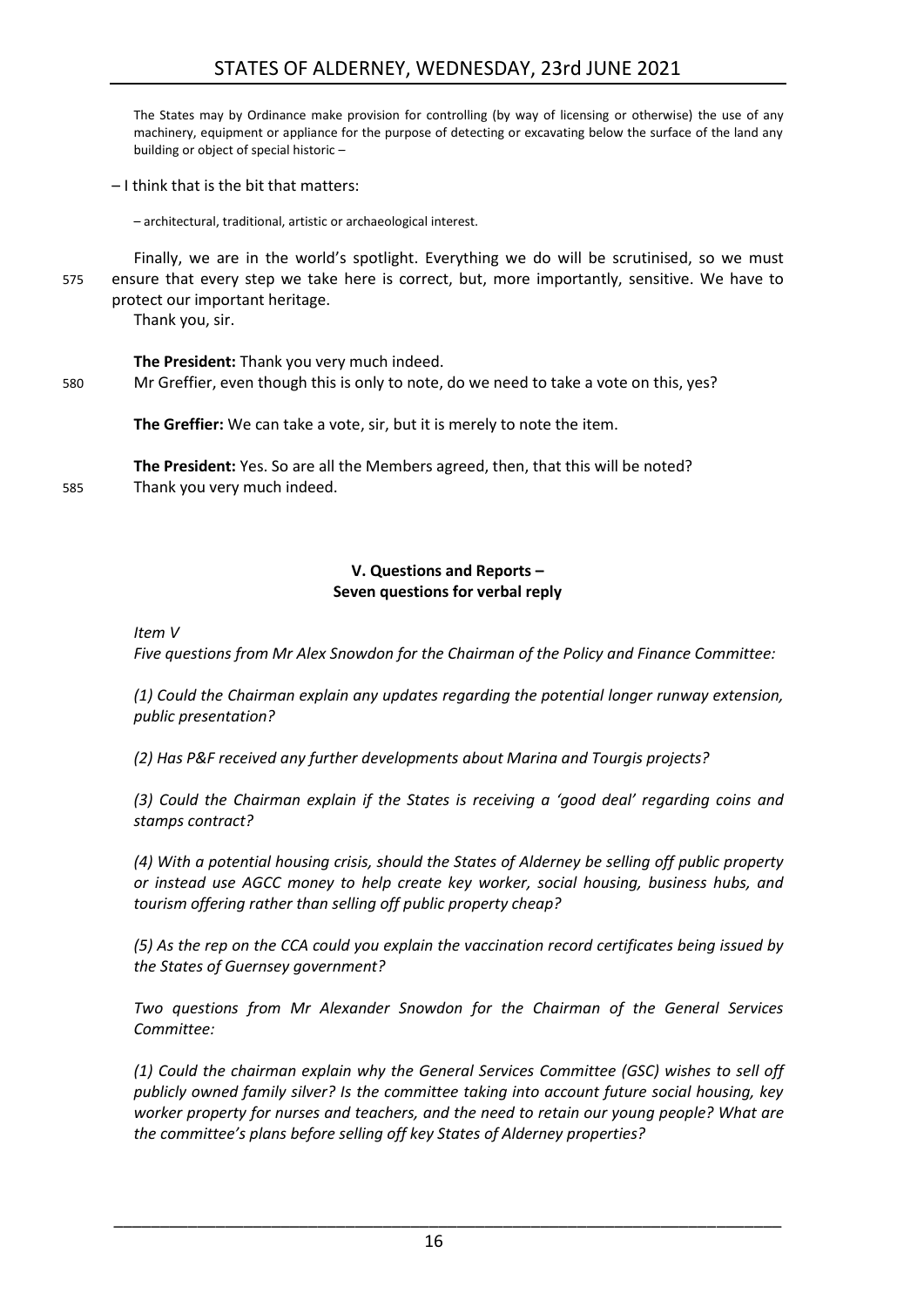*(2) Could the chairman outline the issues around the pontoon and why there was no action taken before the failings, should there be a full review into Harbour management?*

**The Greffier:** In that case, Mr President, Item V is Questions and Reports. Mr Snowdon has submitted two sets of Questions with the appropriate notice, the first of which is Mr Snowdon has questioned to the Chairman of the Policy and Finance Committee, and then questions from Mr Snowdon again for the Chairman of the General Services Committee.

590

**The President:** Thank you.

#### **Update on runway extension and public consultation**

<span id="page-16-0"></span>**The President:** Mr Snowdon, would you like to ask your first question?

**Mr Snowdon:** Thank you, President. This is to Mr Abel.

595 Could the Chairman explain any updates regarding the potential longer runway, please, and any public presentation?

Thank you.

**The President:** Mr Abel.

600

**Mr Abel:** Thank you, Mr President, Mr Snowdon.

Just with regard to that, just as a point just to note, to remind everybody that the reason for the extension of the runway is basically to allow Aurigny to utilise a single fleet in providing services, not only to Guernsey, but also to Alderney. To be able to do that, obviously the runway 605 that we currently have needs to be lengthened to accommodate the ATR, and that is the focus of the study that is being done.

The basis for that is that they project that the costs of running the ATR service through Alderney will reduce, with the impact of that really being minimising the cost to the States of Guernsey in terms of the current PSO. One would hope there would be a reduction in flights' 610 cost, but listening to the radio this morning with Mr Bezuidenhout from Aurigny, he ducked that

one, if I understand, Mr President. It is not an easy question, obviously.

Just with regard to the feasibility study, I think most of the community are now aware of that feasibility study, and also the fact that it is there to … I think it was published but maybe also was reiterated this morning on the radio that that study should be completed within the next

- 615 two months, by September. At the point that study is completed, we anticipate that there will be a full briefing to the States and also to the community here on that, but also previously we had actually asked the States of Guernsey, and the STSB, who are in control of the study that is happening on the runway, we asked them if they would give us a presentation on what they were proposing for the study and what the outcomes were to be for that. To date, sadly, they
- 620 have not been able to do that, but I know the Civil Service is in discussions with Colin Le Ray from Guernsey States to come and provide a briefing to the States of Alderney and to the community. That is still to be co-ordinated. It is projected that that feedback should be during mid-July or late-July at the latest.
- I think the other thing that everybody will be comfortable with as an outcome for the runway 625 extension that if it proves viable for that to be done it will certainly, as many Members here, and also the public have said, future-proof the Island's air transport links, not only to Guernsey, but the wider Channel Islands and obviously the mainland.

So to us, it is certainly a major advantage if that project is viable, and obviously we need to do the most we can to support and assist the States of Guernsey to assess that viability.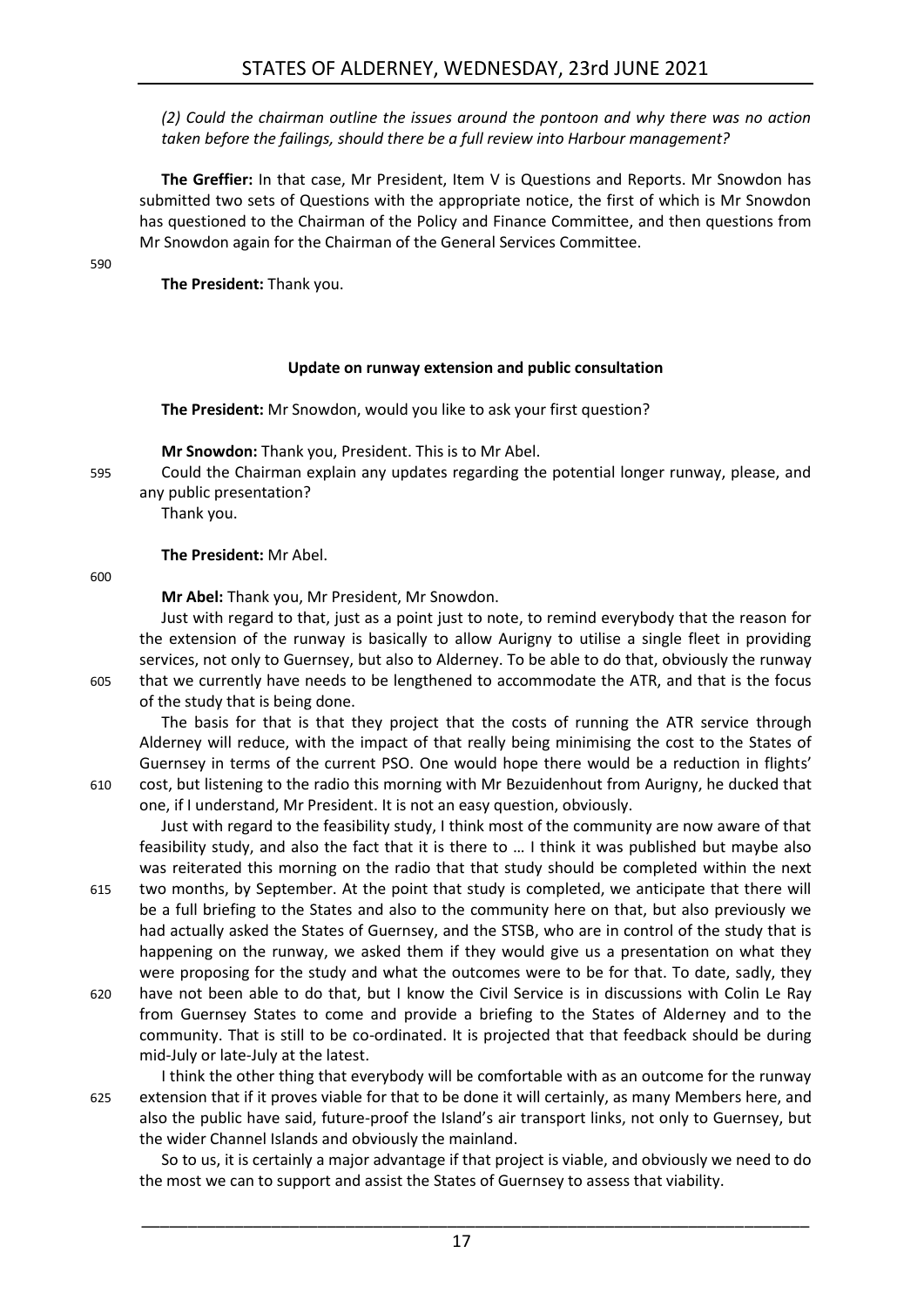630 Thank you, Mr President.

**The President:** Thank you. Mr Snowdon.

635 **Mr Snowdon:** Thank you, President, and thank you, Mr Abel, for answering that very detailed.

Just touching on the public presentation, hopefully we agree that it would be good if Aurigny could come over and give that public presentation, and also for the public, to show the options between carrying on with smaller planes and what potentially bigger planes are the quality of 640 the service. So it would be quite useful for Aurigny to come and tell the public, maybe after that

feasibility study is finished. Would he agree? *(Laughter)* Thank you.

**The President:** Would you agree, Mr Abel?

#### 645

**Mr Abel:** I would have to agree on that, Mr President! *(Laughter)* Obviously we would do.

If I may just clarify, obviously the extra question on whether they will compare it to the smaller options, one would hope that is there, but it is possibly not the main terms of reference for the runway extension. It is to compare the Dorniers' current PSO with an ATR option, as I 650 understand.

Thank you, Mr President, for your indulgence.

**The President:** Thank you.

Any further question arising out of Mr Abel's reply? 655 Mr Roberts.

**Mr Roberts:** Yes … Mr Abel, do we have an insurance that repairs will be undertaken in the interim before a decision on a fit-for-purpose runway is possibly offered?

660 **The President:** Mr Abel.

**Mr Abel:** Mr Roberts, thank you.

With regard to that one, as you will recall, and I think a number of Members as well as some of the public will recall, Deputy Ferbrache, in his recent visit to the Island, indicated that the 665 overall extension and refurbishment work may be extended for a further 12 months, so more … plus-two years from the total completion of the extension and the refurbishment.

However there has been extensive discussion around whether the runway will continue to be fit for purpose over the next 12, 18, 24 months, and also the authorities in Guernsey, with regard to the Airport, are coming to repair, if not arrived already I think, to come and refurbish 670 some of the areas of the runway.

So in terms of an assurance that it will be completed within the original schedule, at the current time the indication there is it will not be completed in the originally indicated timelines, which was that the contract would be awarded mid/late-year this year, and then also that the work on the refurbishment of the runway would commence in the second quarter of next year,

675 the spring of next year, and we are still hopeful that that still may be possible, but there is a lot of work to do with regard to the feasibility study they are doing, and to pass that through the States of Deliberation in Guernsey and to be funded for that.

So even though one would like to be hopeful, it is very difficult to ensure that the original timelines will be in place for the original £12.2 million that was authorised by the States of 680 Deliberation in Guernsey.

Thank you, Mr President.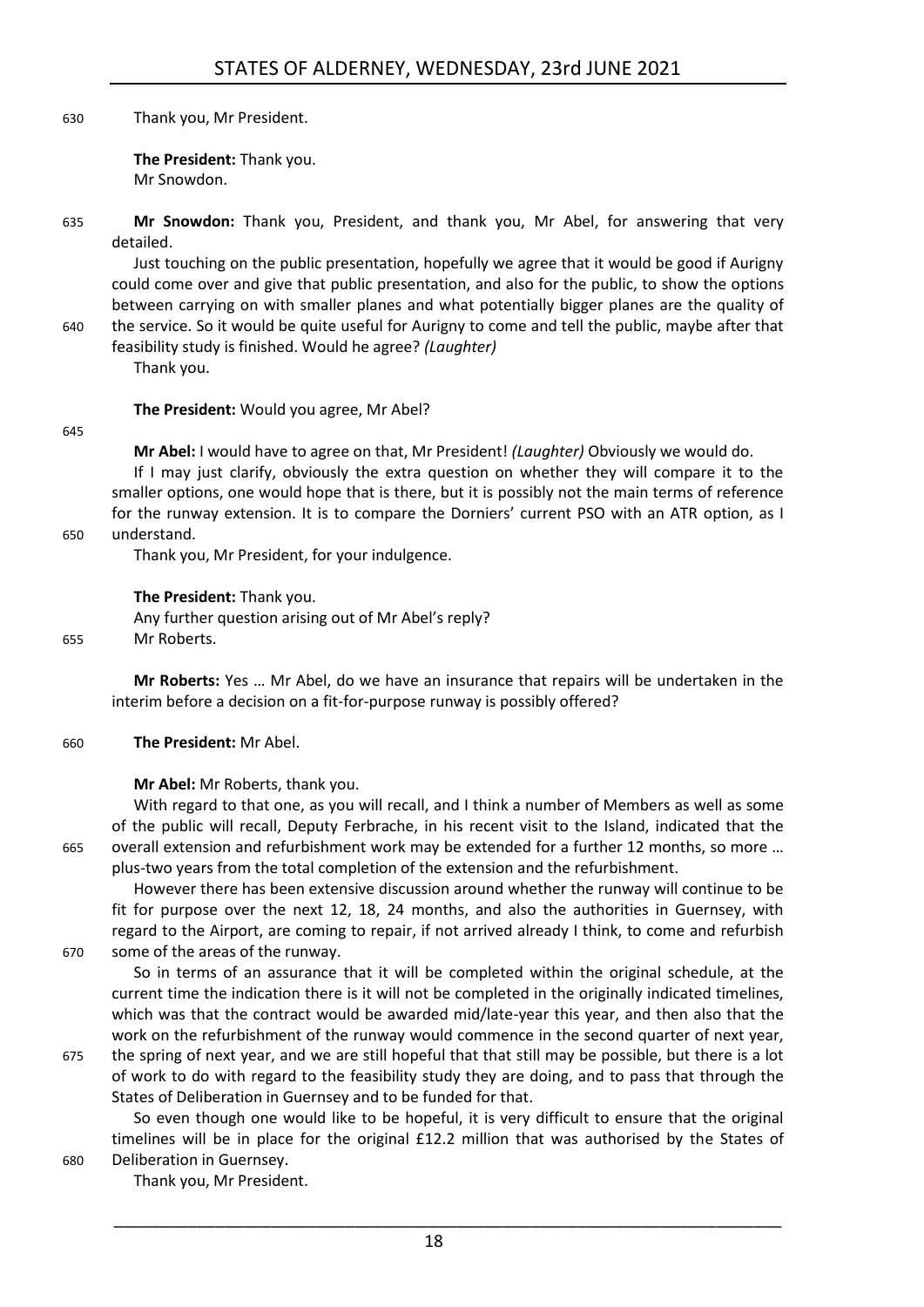**The President:** Thank you, Mr Abel. Does anybody else have a question? Mr Jenkins.

685 **Mr Jenkins:** Could the Chairman just clarify, please, that their feasibility study will include other aspects of the Airport, such as the Terminal Fire Service and things like that?

**The President:** Mr Abel.

690 **Mr Abel:** Mr President, Mr Jenkins, thank you.

In terms of that, having just spoken to the Civil Service in the last day to actually check that myself, because it is a very pertinent question, the feedback I got is that there is a comprehensive package for not only the runway, but also the apron areas, the Airport itself, security provisions and all of those things that make it an effective long-term solution for the 695 Island. But it is a valid question, because I could not answer it this time yesterday, to be honest with you.

Thank you, Mr President.

**The President:** Thank you, Mr Abel.

700 No further questions?

### **Further developments regarding the Marina and Tourgis projects**

<span id="page-18-0"></span>**The President:** Then would you like to move on to Question number (2), Mr Snowdon?

**Mr Snowdon:** Thank you, President.

Have P&F received any further developments about the Marina and Tourgis projects? 705 Thank you.

#### **The President:** Mr Abel.

**Mr Abel:** Thank you, Mr Snowdon, Mr President.

710 With regard to the Marina now, P&F had a meeting with Braye Harbour Developments, the current developer of the Marina project, this last week. It is obvious from that discussion that there needs to be further alignment between the States of Alderney and the developer itself. With the coronavirus lockdown in the early part of this year, communications were not as good as they should have been and there is a little bit of misunderstanding, misalignment with regard 715 to taking that project forward.

The Policy & Finance Committee will be discussing this at tomorrow's meeting, and there should be some further clarification on that. But just as a reminder for the public, currently Braye Harbour Developments were granted an 18 months' exclusivity period from 1st October – let me get this right, because Graham had to remind me – 2020, and that will last through to the 720 end of February 2022, Graham?

**Mr Abel:** Mr McKinley. I beg your pardon, sir – I will get it right one day. 725 There is no other feedback on that one; thank you, Mr President.

**The President:** Mr Snowdon.

**The President:** Mr McKinley!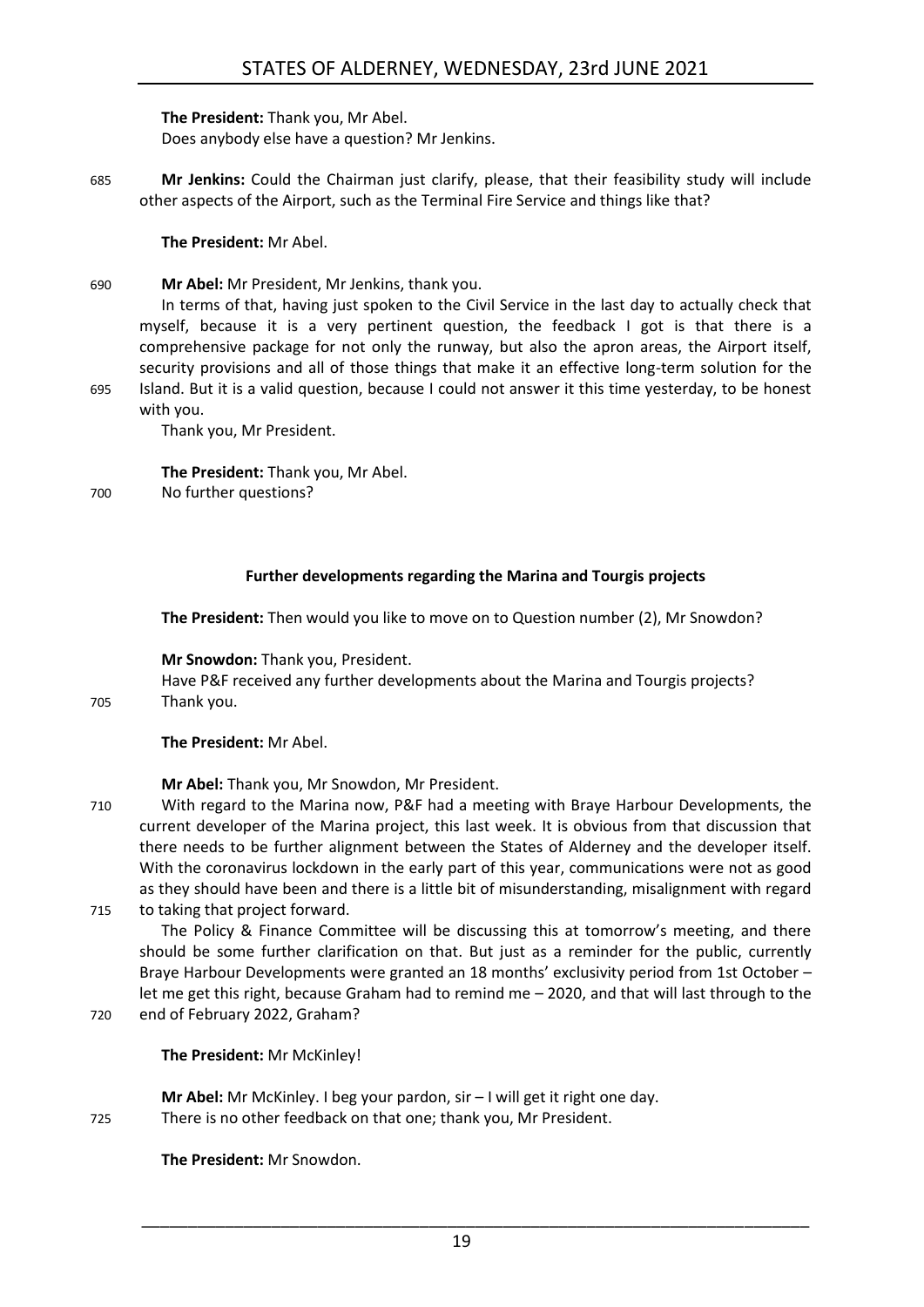**Mr Snowdon:** Yes, just to thank Mr Abel for that, but were there any updates about Tourgis, 730 or is it may be dead in the water? I do not know, but thank you.

### **Mr Abel:** I beg your pardon, Mr President, Mr Snowdon.

With regard to Tourgis, the Policy & Finance Committee had some discussion on that some little while ago, and in actual fact it decided, based on the higher priorities we have at the 735 moment, that that would be put on hold for the time being.

Thank you.

**The President:** Thank you. Does anybody else …? No.

#### **States' coins and stamps contract**

<span id="page-19-0"></span>740 **The President:** Next question, Mr Snowdon, please.

#### **Mr Snowdon:** Thank you.

Could the Chairman explain if the States is receiving a 'good deal' regarding coins and stamp contract?

745 Thank you.

#### **The President:** Mr Abel.

**Mr Abel:** Thank you, Mr President, Mr Snowdon.

750 With regard to the coins and stamps contracts, this has obviously been an area of discussion in P&F and in the Finance Committee, and with the Civil Service. With the follow-ups that we have had with the Civil Service, it is reported there  $-$  well, not reported, in actual fact  $-$  a competitive process has been followed with regard to the current coins contract. It was done on the basis of more than one overall tender, and the pricing and royalties have now been set and 755 have been effective for I think three or four years, Mr Harris? That is in place.

**The President:** I do not think you can ask Mr Harris questions.

**Mr Abel:** Sorry. As I understand, that has been in place for a period of time.

760 With regard to the stamps, the stamps are sold by Guernsey Post. We have a royalty from those stamps and it is anticipated that there will be further negotiations and discussions with Guernsey Post in the coming months.

Thank you.

765 **The President:** Mr Snowdon.

**Mr Snowdon:** Nothing further to ask, thank you.

**The President:** Does anybody else have a question?

770 Mr Roberts.

**Mr Roberts:** Yes, sir, please.

One of the coins … I have been on the States for … I am in my ninth year now, and like coins, new income streams have really to be explored by an external source. I know there has been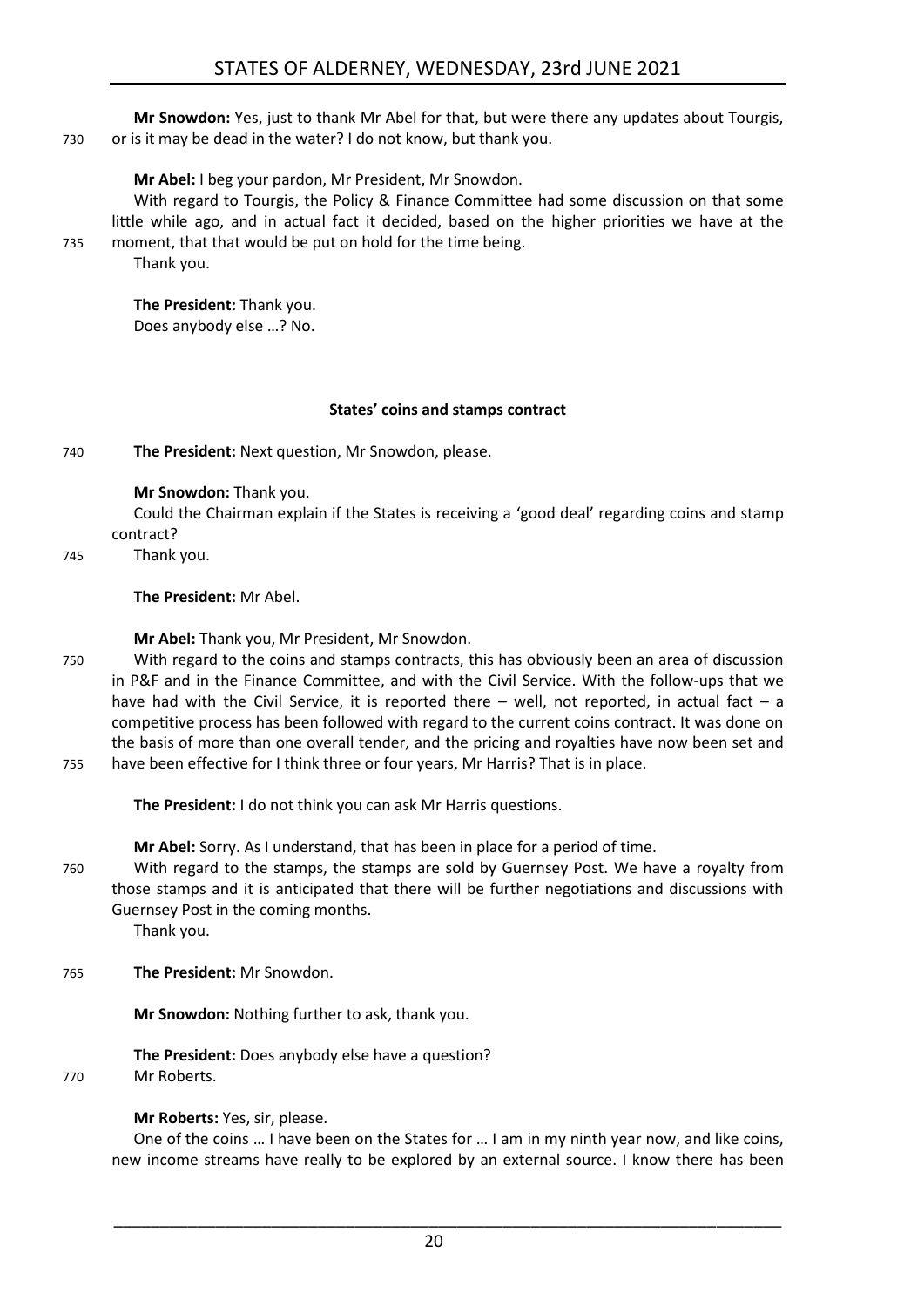775 some very good work done locally, but why not coins? We are a jurisdiction of our own. Would he consider an external, unbiased look again at the coin potential?

**The President:** Mr Abel.

780 **Mr Abel:** Mr President, Mr Roberts, thank you for the question.

There is certainly, I think you can probably see one or two of the Members here nodding on this one. Certainly there has been a lot of work in this particular area, and going forward that is certainly something that this Committee and this States would like to understand and investigate further. So it is a good question and the answer would be yes we do wish to look at

785 full alternatives when the contract comes due in 2023 ultimately. Thank you.

**The President:** Thank you.

# **Public property sales and the potential housing crisis**

<span id="page-20-0"></span>**The President:** If there are no other questions, Mr Snowdon, number (4), please.

790

# **Mr Snowdon:** Thank you.

With a potential housing crisis, should the States of Alderney be selling off public property, or instead use AGCC money to help create key worker social housing, business hub and tourism offering, rather than selling off property cheap?

795 Thank you.

# **The President:** Mr Abel.

**Mr Abel:** Mr President, Mr Snowdon, thank you for the question.

800 In terms of selling off the properties cheap, I do not think I have seen one of those as yet. I think really when I look back at some of the history, there was actually a resolution made, if I understand, in December 2018, where this particular area was discussed, and also it was resolved that a development company would be set up. This development company would have

managed States' assets on an arm's-length basis. But it seems that it stayed in its resolution box 805 and never came out.

In terms of our own approach as this States, and also a potential housing crisis which is being recognised at the current time, the overall need for housing needs to be comprehensively evaluated to actually determine what crisis we have in what areas, and in which particular categories we need to investigate. Until that is done, we really cannot decide whether we are

- 810 going to refurbish, sell or reutilise some of the other assets we have going forward. So there certainly is a lot of work to be done on that and a lot of discussion in house. But also, I think it is important there the States needs to have a clear set of policies for how to utilise, as well as sell and purchase assets, particularly with regard to the housing area that we are discussing at the moment.
- 815 We find, as new Members coming in, we cannot find a policy box in some areas. We note several resolutions over many years, but there is no clear policy, in a number of areas, which defines, regulates and direct the States on its activities across the board. I think if you look at some of the areas we are considering, when it comes to funding or sales one of the problems we have, because this issue has not been dealt with for many years, and I think some of our States'
- 820 assets are becoming historic by default in this case, because some of them are becoming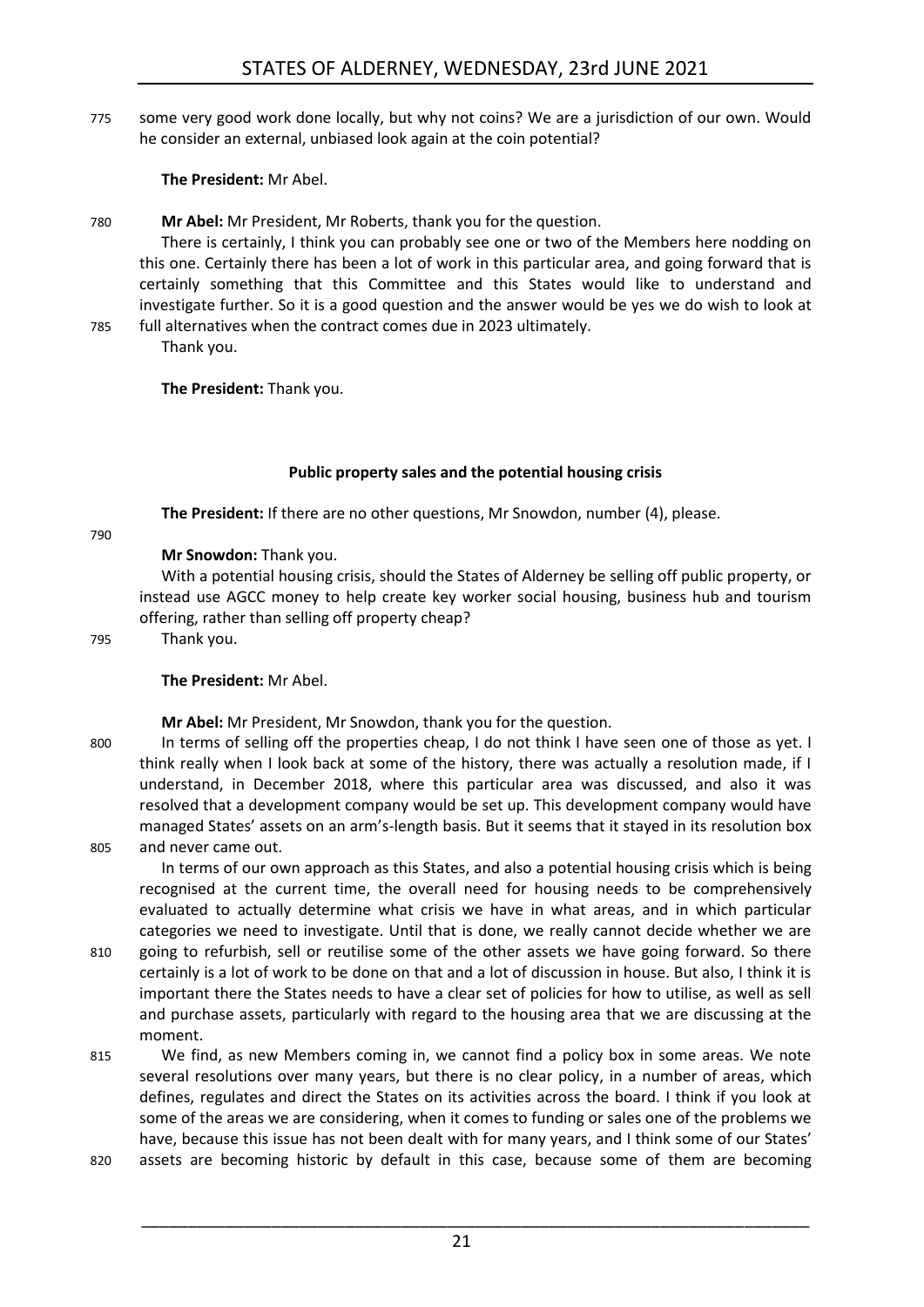derelict, some of them are requiring major repairs just to keep them watertight and safe, as per the Connaught more recently.

I think we have to look at, clearly, as I said with a policy for what we sell, what we repair, what we maintain, and then look at the sorts of funding for that, whether it would be from our 825 own revenues generated by the Alderney Gambling Control Commission, or whether it is by sale of one asset to be able to purchase another asset, or looking at co-funding options or looking towards the Alderney … trying to remember … Capital Investment Fund that is there. Those options need to be assessed, reviewed and agreed on going forward, but this is a large packet of work and I think my colleague, Mr Kelly, will also add to this discussion as well.

830 Thank you, Mr President. Thank you.

**The President:** Thank you. Mr Snowdon.

Thank you, Mr President.

- 835 **Mr Snowdon:** I thank Mr Abel for a very detailed answer I appreciate it. Just one question, from more of a personal view rather than a Committee view is do you think we should be setting up a development company or not? Thank you.
- 840 **Mr Abel:** I think that is a fair question and it will obviously be put to P&F on the morrow as part of the discussion. It is an option. What it does, what it delivers, what its terms of reference will obviously have to be clear against the policies we wish to set. So there is a lot of work to get to that point, I think, but a good question.

845

**The President:** Thank you. Anybody else wish to ask about States' assets?

#### **Explanation of vaccination record certificates**

<span id="page-21-0"></span>**The President:** Then your final question, Mr Snowdon, please, to Mr Abel.

850 **Mr Snowdon:** Thank you – nearly there!

As the rep on the CCA, could you explain the vaccination record certificates being issued by the States of Guernsey soon?

Thank you.

#### 855 **The President:** Mr Abel.

**Mr Abel:** Mr President, Mr Snowdon, I would just like to point out, as the rep on the CCA, I actually cannot speak on this particular item. I am not allowed to in this case. However, if I refer to the information in the public domain to answer your question, you will see that on the gov.gg 860 website, and also on a number of broadcasts on Quay FM that we have made as well, that the letter of certification, which is supposed to be a holographic document of some description, that will be issued to all people who have received their double jab some 12 days after that second vaccination, as I understand. It was projected that some 10,000 would be printed at the end of this last week and that those would be posted this week. So hopefully some of us, depending 865 where we are on the scale or where we are on the list, some of those will see those.

Just for information as well, those people who are currently wanting to travel off the Island in the next few days, up until they receive their letter, they can go directly to the coronavirus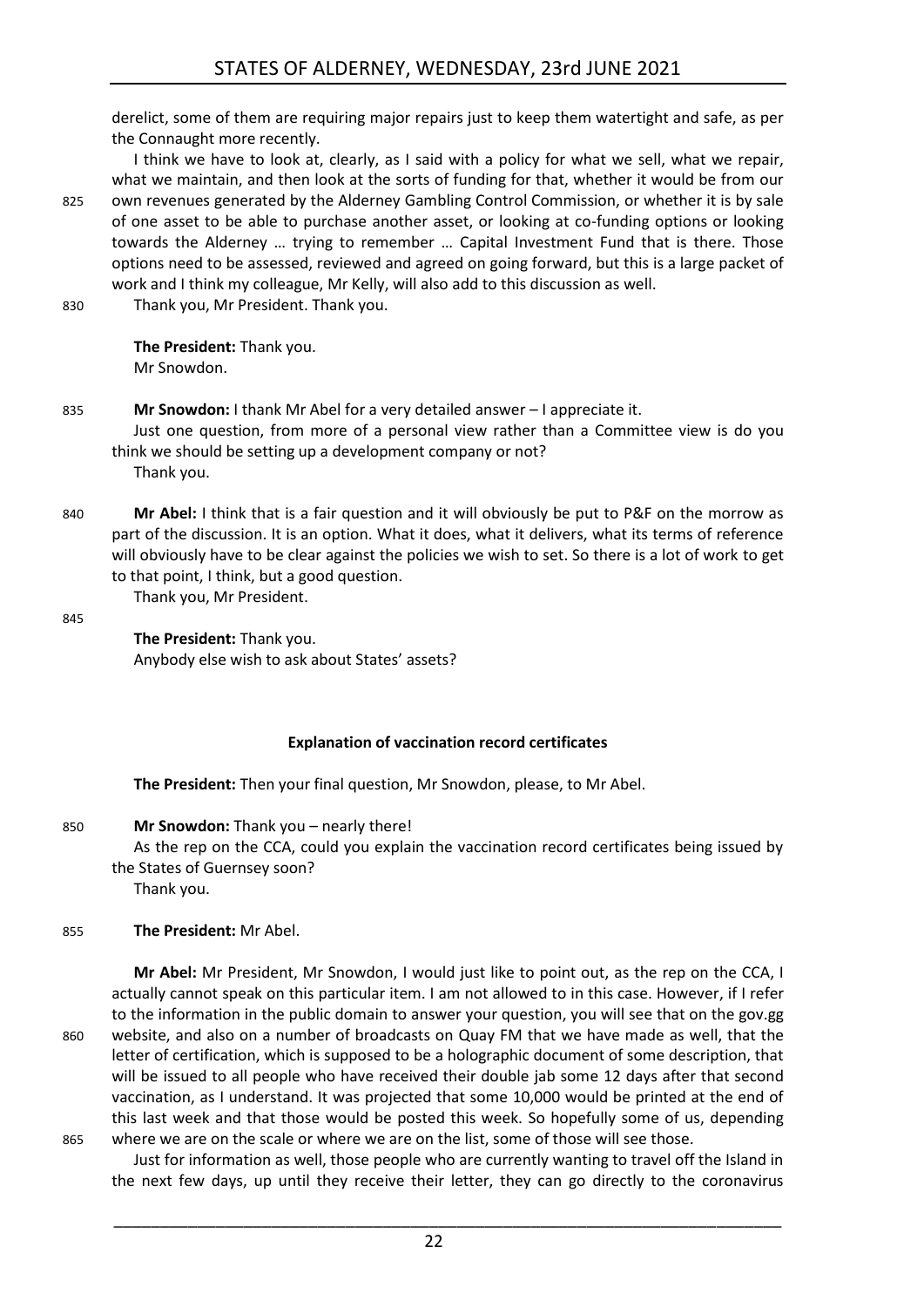# STATES OF ALDERNEY, WEDNESDAY, 23rd JUNE 2021

helpline and they will issue to each person a special letter which allows you to return obviously to the Bailiwick. It is not the holographic one, because that is a bit difficult to email, as far as I 870 am aware, to say the least. But that is letters are now being provided. A number of people who asked me yesterday have already received those letters last night. They are now giving those people, not so much travel out, but hopefully to travel back in without major difficulties at the Airport, or when being met by the welcoming group. Thank you, Mr President.

875

**The President:** Thank you. Mr Snowdon.

**Mr Snowdon:** Only to say thank you to Mr Abel, and would he agree everyone should listen 880 at one o'clock on Friday to any updates from the CCA? Thank you.

**The President:** I am sure you would!

- 885 **Mr Abel:** Absolutely! I think … sorry, Mr President, to answer that question, if I may. Certainly one o'clock on Friday is a good time to listen because there is further clarification being provided by the CCA, as has been informed by their own press release that is going forward. Thank you.
- 890 **The President:** Any more questions for Mr Abel on this one? No.

#### **GSC plans for selling off the States' property**

<span id="page-22-0"></span>**The President:** Well then you now turn your questions to Mr Kelly.

#### **Mr Snowdon:** Thank you, President.

Could the Chairman explain why the General Services Committee wishes to sell off publicly 895 owned family silver? Is the Committee taking into account future social housing, key worker property for nurses and teachers, and the need to retain our young people? What is the Committee's plan before selling off key States of Alderney property?

Thank you, Mr President.

#### 900 **The President:** Mr Kelly.

#### **Mr Kelly:** Thank you, Mr President.

Colleagues, Mr Snowdon, the term 'family silver' is often used, so I will continue with the analogy. If you had silver that was tarnished, you would polish it. If you had silver that was 905 broken, you would melt it down so you could make it into something more useful. In the cases of the four pieces of silver that GSC have been looking at, one Whitegates, has since 2008 been deemed not only uneconomical to repair by both a States-appointed surveyor and then subsequently in 2018 by one appointed by Alderney Housing Association need now latterly in a dangerous condition.

910 The second piece of silver, the old fire station, is a vacant site, the original building being partially demolished.

A further one, the old abattoir, is a single unit surrounded by other ruins with no parking, and finally we come to the grand old building that was the former Connaught Hotel, and latterly Care Home. This has been made wind- and watertight, as was identified earlier when we looked at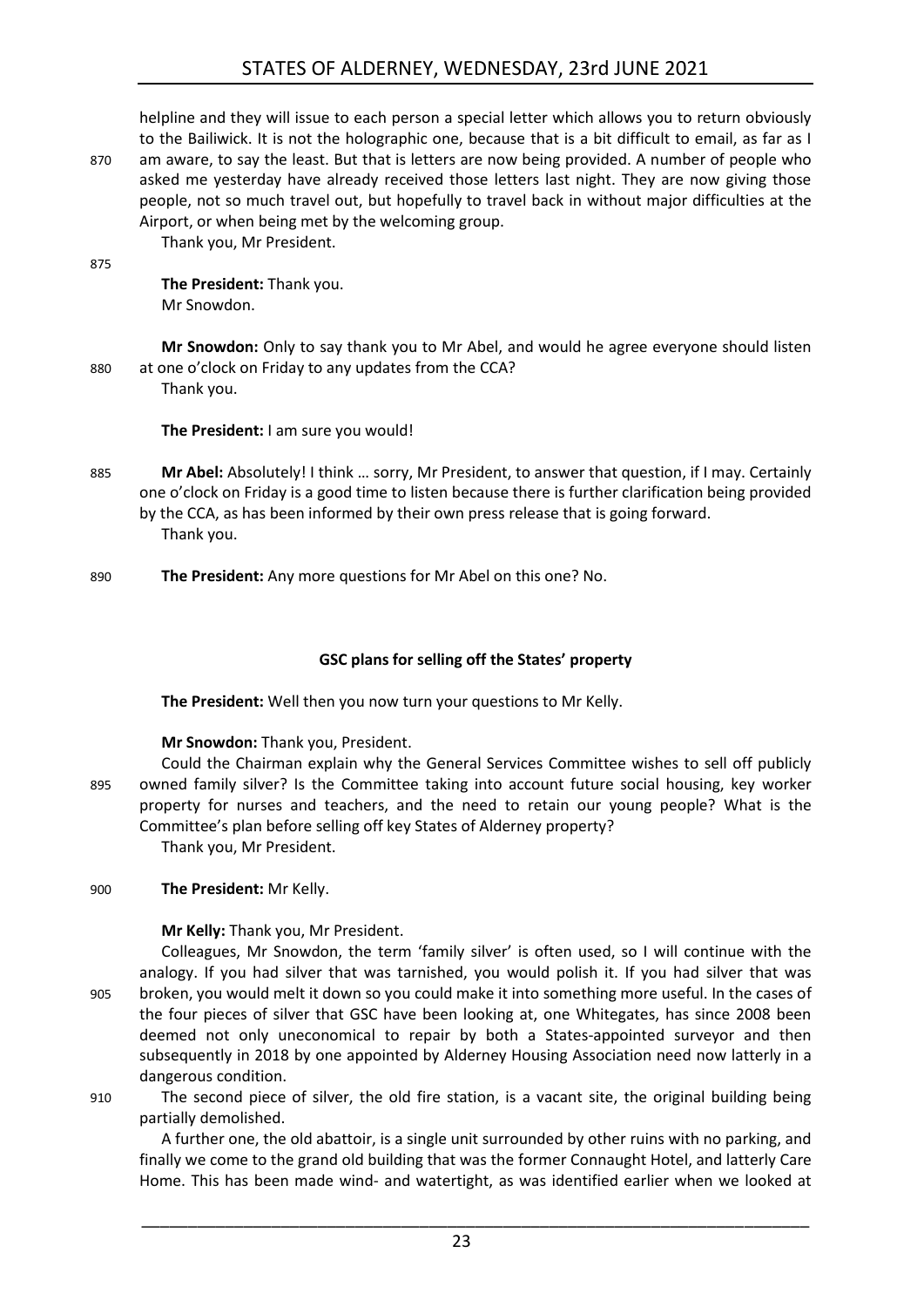915 the finances, but unfortunately, due to earlier poor management, has become riddled with mould spores, and as Members of General Services will confirm, because we have had at least two tours, in a state of disrepair.

None of these properties are suitable for habitation, despite what some amateur surveyors may think. It was my aim, when the matter was discussed at the GSC, to seek to ring-fence any 920 money raised from the sales, in order that further investigation could take place into the problems faced by youngsters on the Island, essential workers wishing to move here for work, some of whom are on relatively low salaries. As one of the Representatives in the States of Guernsey who serves on the Committee of Health and Social Care, I am sure you will have read the Joint Strategic Needs Assessment for People Over 50 that was published in 2018, in 925 particular where it refers to the lack of affordable rental property that was causing housing problems for healthcare staff in Alderney.

So in answer to the question were the Committee taking into account future social housing, I would answer we are taking to account a situation that was identified in 2017, reported the following year, and, to be frank, not wishing to be overly critical, little being done by the States 930 since then.

One criticism often levelled at the States is that decisions are seldom made, and when they are made, they are rarely actioned. I, and my supporting Members on GSC – and I say supporting because two were against – wish to rectify that and I am pleased to be working with Messrs Jenkins, Gentle and Ms Burgess on a housing needs survey in order to prioritise the needs. These 935 needs range from housing essential workers, sheltered housing for the aged, which is increasing, and young people. We cannot make decisions until we have ascertained the need.

We all think there is a need for social housing, but we do not even identify what an essential worker is. Mr Abel spoke earlier about a lack of policy. We have not got a policy that says 'an essential worker is'. Now, to me, an essential worker is a nurse, is a teacher, is a healthcare 940 worker, but if I have got two healthcare workers and I have got a couple of teachers, what is the priority? There is not a policy for that. So that needs to be ascertained.

There was a survey conducted a few years ago, done without the assistance and co-operation of the Housing Association, that was under par, and that needs to be taken into account again. Finally, it may be that after discussion and research, States Members feel it appropriate to sell 945 some of the silver. They might not wish to sell it all, and money raised to polish what is left. As Mr Snowdon is aware, any sale, even of the smallest of the properties, the matter has to be agreed first of all by P&F and then has to go to States for full and open discussion, as it should

be. Thank you, sir.

Thank you.

950

**The President:** Thank you, Mr Kelly. Mr Snowdon.

#### **Mr Snowdon:** Thank you, President.

955 Would Mr Kelly actually agree with me that the family silver is being swapped for silver plate? If we take in Whitegates, for example, 11 units could be put out there; social housing, or come up with another scheme depending on planning. Would you agree we should be looking at the need first, before selling off?

960

**The President:** Mr Kelly.

**Mr Kelly:** Thank you, Mr Snowdon.

Yes, I agree we should be looking at the need first, which is why I wish to have a housing 965 needs survey conducted, and which is why, under the guidance of Mr Jenkins, we are co-operating with the Housing Association to get a need, yes.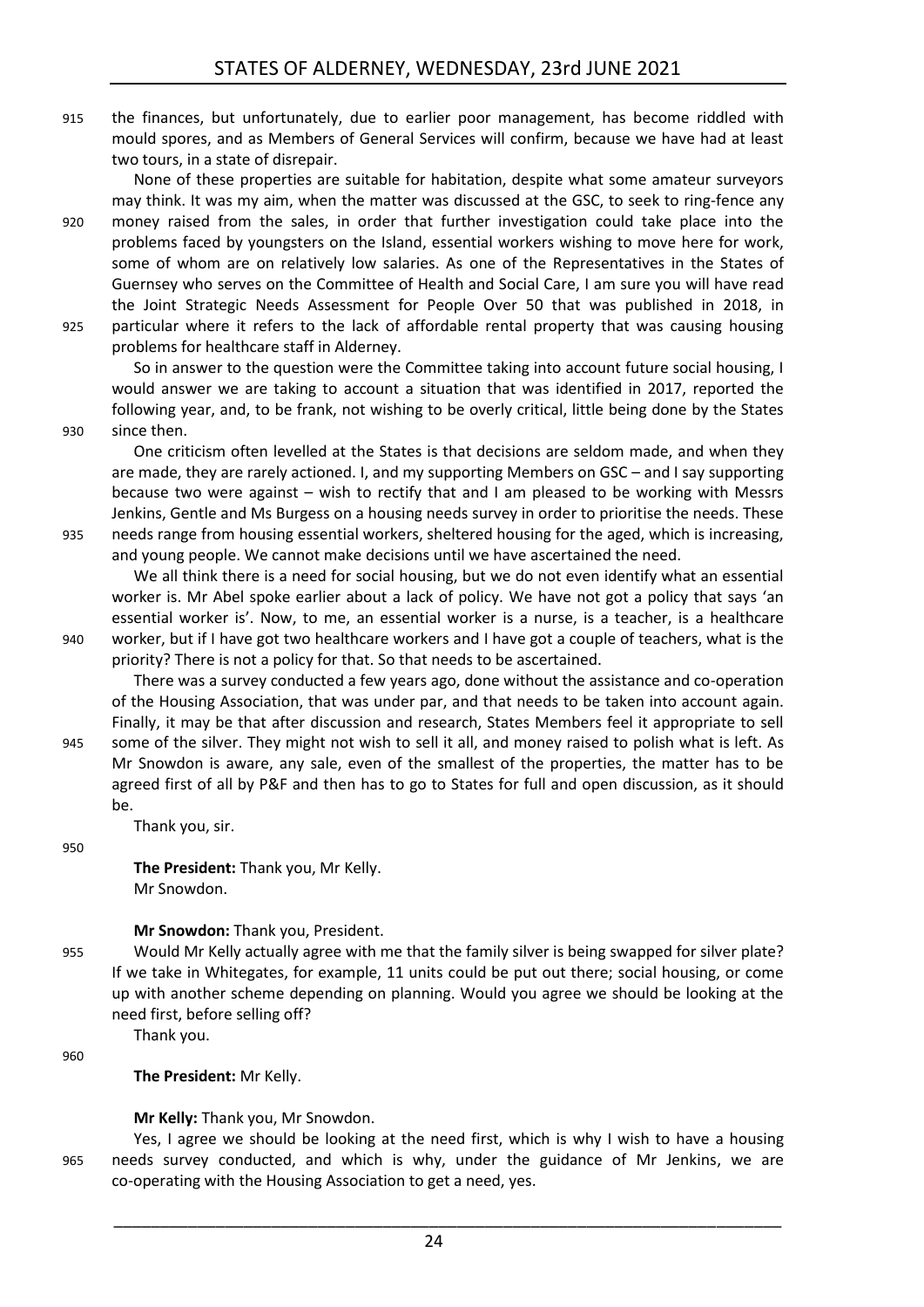**The President:** Thank you. Ms Burgess.

970 **Ms Burgess:** Thank you.

Can I ask Mr Kelly, when in General Services and looking at these subjects, you mentioned briefly the term ring-fencing. Can I ask if when we were discussing potential sale of something like Whitegates, was it in line with the conversation that if something was done there could we ring-fence the money that was achieved by maybe a sale into a suitable area that would maybe 975 address things like housing for young families. And can I ask if that was looked into and how far you have come with that?

**Mr Kelly:** Thank you, sir.

Yes, it was looked into. I think myself and the Treasury might be having a bit of a debate and 980 argument about this, but that is my plan. To be frank, I cannot see any point in selling any of the family silver until we are in a position to make sure that we keep the money. I do not want the family silver to be sold and thus then ploughed into some other capital that is not connected with housing.

985 **Ms Burgess:** Thank you, Mr Kelly.

**The President:** Thank you. Any other questions? Mr Gentle.

990 **Mr Gentle:** Sir, Mr Kelly, I think I have asked this question before. Does the Chairman of General Services agree that it might not be prudent to sell off those four items of family silver out at Whitegates until such time as they are actually taken out of social housing in the Land Use Plan?

Thank you.

995

**The President:** Mr Kelly.

**Mr Kelly:** In relation to Whitegates, there are a number of options to us. Seek to sell it: if we seek to sell it, we have to decide whether we wish to sell it with the current housing restrictions 1000 on, and therefore a purchaser would have to take the risk that the subsequent housing plan would allow it. The second one is to take it out as … take it to a special enquirer to take it out. The third one is to make sure that we can retain the money before we make any of those decisions. I hope that answers your question.

1005 **A Member:** Thank you.

**The President:** Mr Roberts.

**Mr Roberts:** Yes, please, sir.

1010 Would the Chairman of GSC explore the possibility of letting a few young families gain a foothold on the housing ladder, a very difficult task in Alderney? With the freehold, with a long freehold, with Alderney retaining the freehold, and for the Alderney public and the people that really do own, determine that they are owned by the public?

1015 **The President:** Mr Kelly.

**Mr Kelly:** Yes, sir. I am not sure which way to answer that question.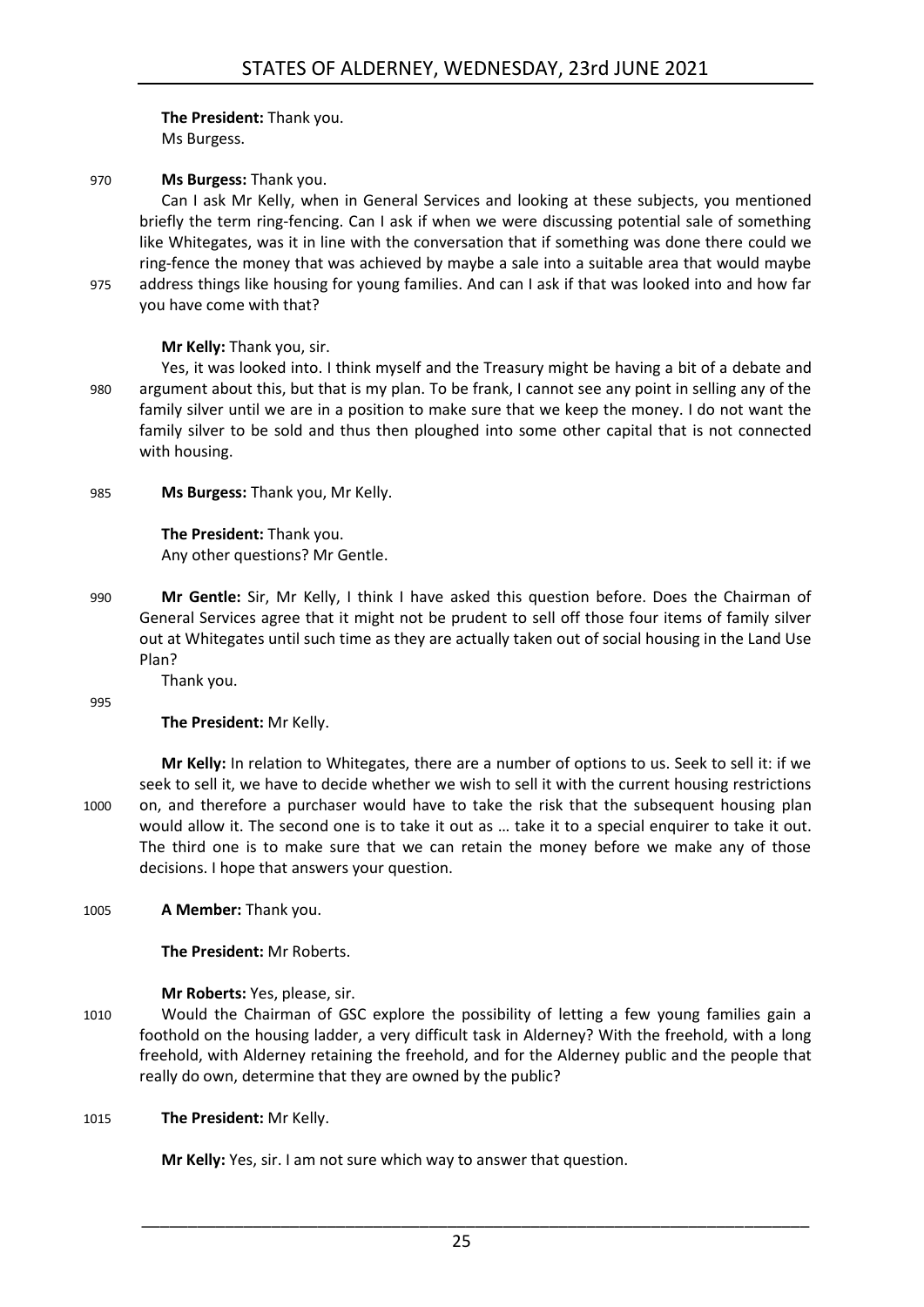First of all, Mr Roberts is assuming that the greatest need is for the young people. With the greatest respect to Mr Jenkins, it probably is, but I want to be sure of that – we cannot assume

1020 it.

In relation to Whitegates in particular, that piece of silver needs to be melted down. It is absolutely *no* use for anyone to take possession of it.

I hope that answers your question.

1025 **The President:** Thank you.

Any other questions for Mr Kelly?

#### **Pontoon issues and reviewing Harbour management**

<span id="page-25-0"></span>**The President:** Your final question, Mr Snowdon.

**Mr Snowdon:** Thank you.

- 
- 1030 Could the Chairman outline the issues around the pontoon and why there was no action taken before the failings? Should there be a full review into Harbour management? Thank you, Mr Kelly.

#### **The President:** Mr Kelly.

1035

**Mr Kelly:** Thank you, sir.

Colleagues, I would like to thank Mr Snowdon for this question because I genuinely believe I am aware of why he is asking it. He, like me, wants a complete picture to be available to the public, and I am grateful to you for asking the question.

- 1040 The current pontoon system, if I could just briefly go into a bit of the history, was designed to be used by small yacht tenders on a limited stay basis. It was never designed to take larger RIBS – rigid inflatable boats, for those who do not know what a RIB is – or commercial vessels. It was never intended or designed to enable larger passenger charter vessels to offload their passengers, contrary to what some people may think, or indeed expect.
- 1045 It was designed to be held by three piles, two landward side, and a third the seaward end. Unfortunately, the seaward pile has suffered deterioration, meaning it is not capable of taking the weight of the end of the existing pontoon structure. As colleagues will be aware, I was not in GSC last year, but from the minutes I am able to report the damage was known at the beginning of last year, the last season, and they were waiting for an engineer to come to the Island to fix, 1050 but apparently Covid restrictions did not allow that.

In the meantime it was decided that last year a shorter pontoon structure would suffice with support purely from the landward pile and some weights off the shorter pontoon structure. The minutes record that the engineer was unable to attend for further repairs. At the end of last year it was decided that the temporary system they had used last year would be put into place again 1055 this season. It was also recorded in the minutes that the RNLI were keen to work with the States

- of Alderney for a replacement pontoon system. The RNLI headquarters' interest is that they would like to replace the current Trent lifeboat, which can be moored on a swinging mooring, with a Shannon lifeboat which will need an alongside mooring.
- The current position: unfortunately, the two brackets that held the shortened pontoon onto 1060 the landward piles broke the week before last – very embarrassing. They have now been repaired and we are waiting for an engineer this week, and I believe, I am told, they are there as we speak, to visit at low-water springs, when the damaged section of the seaward pile will be visible to hopefully affect a repair, thus allowing the full pontoon layout to be put back. I am told – I rang before I came down here today – the engineer working on it is optimistic that by the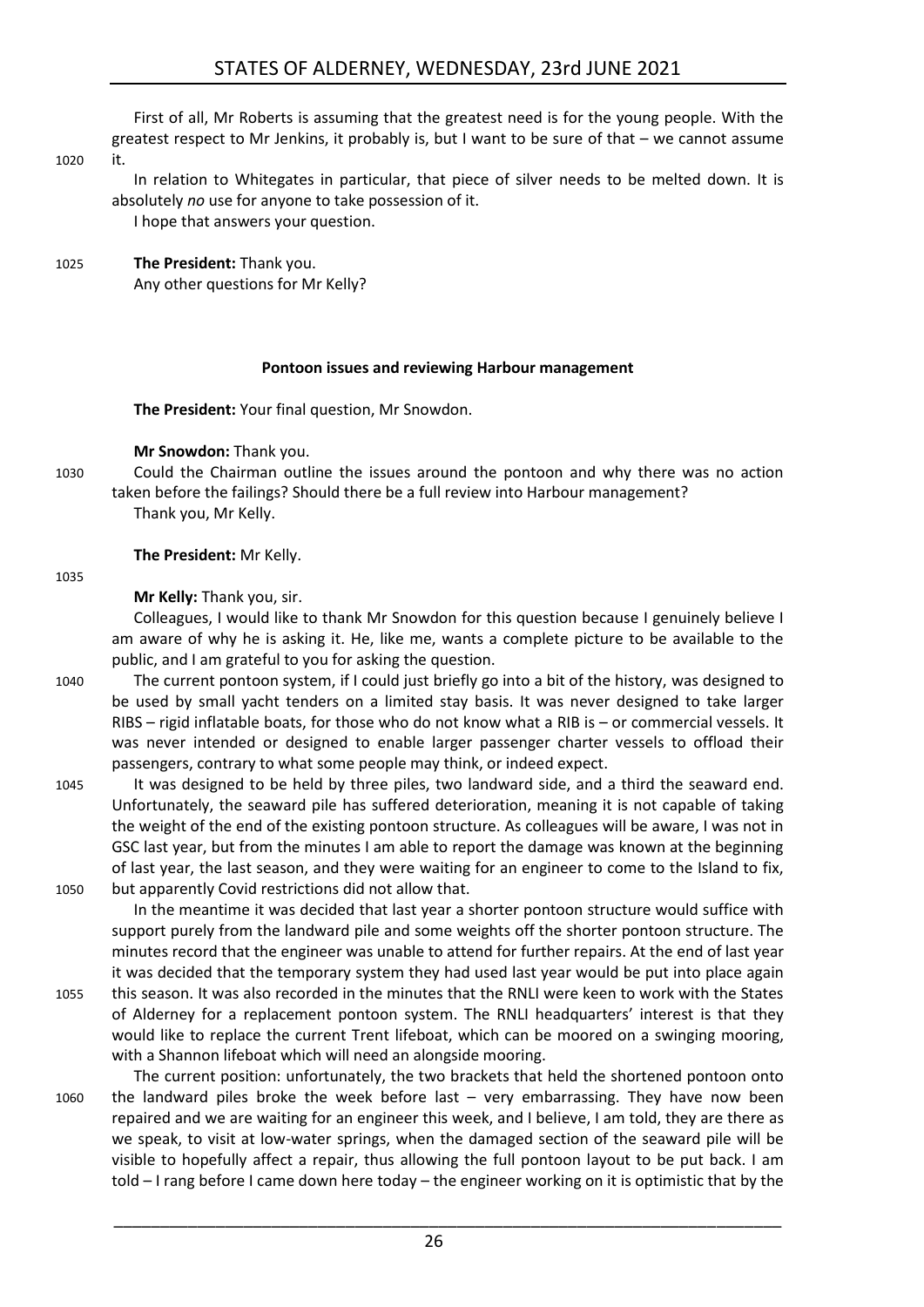1065 weekend, certainly by Monday, the full pontoon system, the longer one with the short L, will be back in position. And that is my hope – I hope I have not jinxed it by saying that.

Prior to the damage being caused, the week before last, the General Services Committee had agreed that immediate discussions with the institute – with RNLI – would take place, driven by us, rather than waiting for the institute, whose employees are COVID-bound in the UK.

1070 Continuing with that, together with the Harbour Master and his assistant, I took part in a telephone conference call last week, when we were informed that the wave pattern analysis undertaken by a marine civil engineer on behalf of the institute prohibited their original idea. The wave pattern analysis said that to put a pontoon alongside the Quay that would house the new lifeboat was not practicable. That might explain why we have been having continuing 1075 damage to the pontoon system that we have got at the moment.

I have therefore asked the Harbour Office, as a matter of urgency, to research marine consorting civil engineers so that they can put together a scoping plan to ascertain the possible options we have for a permanent solution. This will be reported to and discussed at the next General Services Committee meeting.

1080 I would now like to take this opportunity to scotch a rumour that up to two years ago a maintenance contract for the pontoon was in place. I have enquired with the current Harbour Master, his predecessor and the Treasury, and can find no trace of a maintenance contract. Courtesy of the Treasury – I am grateful – I can report that since 2012 a total of £52,700-odd has been spent on repairs, including £10,000 – Mr Snowdon said, I think, earlier –£10,786 to date 1085 this year. Oh, no, you spoke about last year, didn't you? (**Mr Snowdon:** Last year ...) Yes. Well, so far this year it is £10,786.

In relation to your question, Mr Snowdon, regarding a full review, yes I do think one should be carried out, I do not have a doubt about it, however not because of the problems surrounding the pontoon, but because I believe that any public body should be the subject of 1090 occasional peer review. It does not matter whether it is the Harbour, the Water Board, we have one annually with the Treasury – it does not matter. They should be, occasionally, subject to a peer review. And I will be proposing to my colleagues at the next General Services' that such a review should be carried out by an independent harbour authority as soon as we can.

Finally, I would like to reassure everyone that I share concerns regarding the safety of marine 1095 users, small ferry passengers, and the crew of the lifeboat, and it is a pity that we are in the situation we are now. I would like to thank Tim Martel and his staff at Siteweld for giving up their weekend last weekend to carry out the repairs so far, and I promise that my colleagues and I will endeavour to ensure a lasting structure that will, if finances allow, permit not only small dinghies, but larger vessels such as the Little Ferry and commercially chartered boats to use it. 1100 But that is going to be depending on the pennies and the pounds.

Thank you, sir; thank you, Mr Snowdon.

**The President:** Mr Snowdon.

1105 **Mr Snowdon:** Thank you, I would just like to thank Mr Kelly for that very detailed answer, and I appreciate that.

Hopefully we will not be talking about this next month, because it will be sorted, but would he agree that I think it just highlights that we need to have more forward thinking before failures happen and then it turns into a crisis and bad for the Island with Bailiwick relationships? So I 1110 think we can learn from this and hopefully you will agree that we are going to learn from this

and take it forward so this does not happen again – fingers crossed.

**Mr Kelly:** Succinctly, sir, yes.

1115 **The President:** Thank you very much indeed, Mr Kelly. Anybody else like to put a question to Mr Kelly? Mr Roberts.